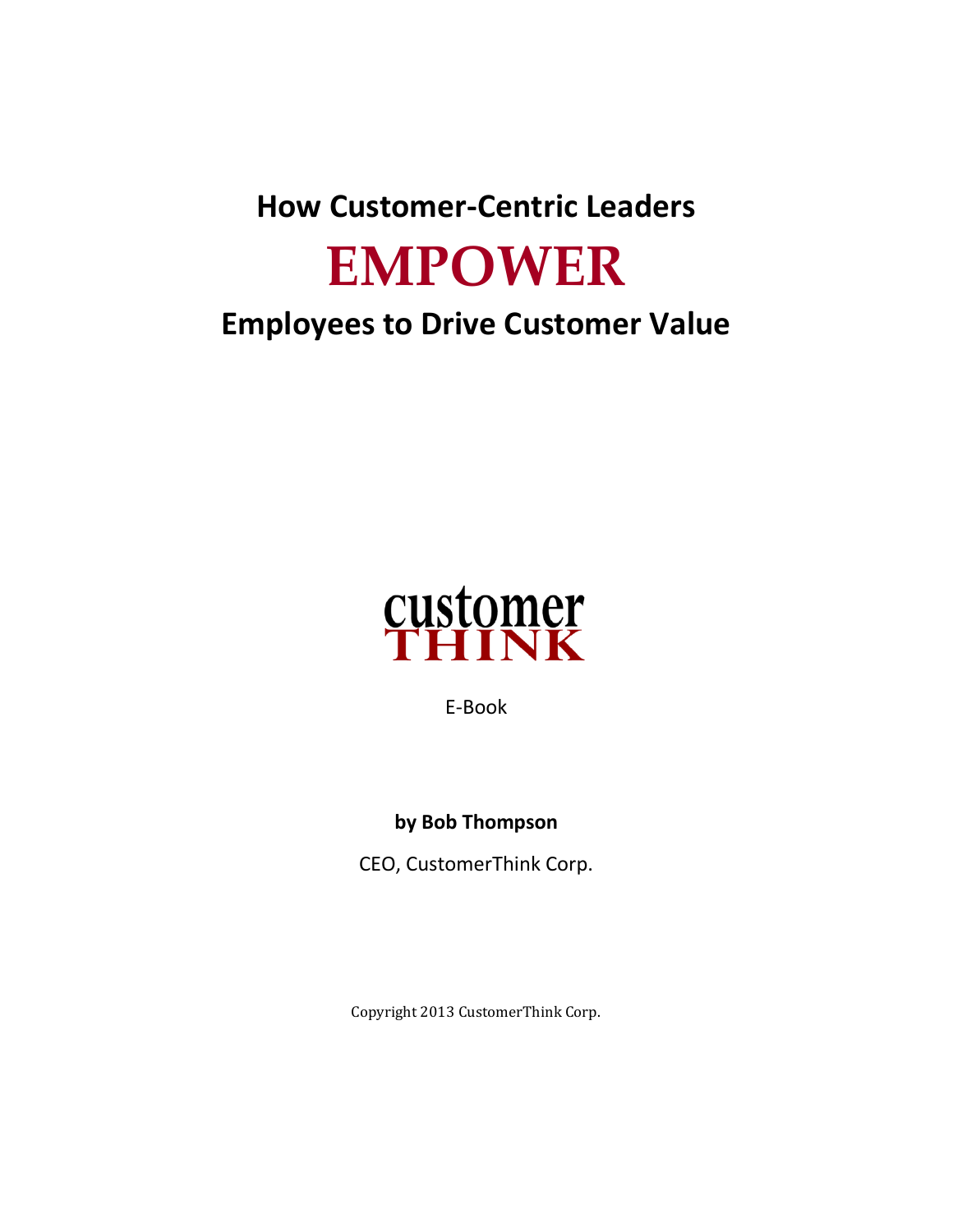### **Foreword**

This e-book contains excerpts from my upcoming book about the five habits of customer-centric leaders. The framework I've developed is based on 15 years of research and observation of industry trends including Customer Loyalty, CRM, CEM, Social Business, and Analytics/Big Data.

Over time, two things became clear to me:

- 1. Each of these disciplines adds value to customer-centric businesses. And each can rightly claim to be a factor in the success of practitioners. And yet, …
- 2. None of them *uniquely* explain why some companies consistently outperform their competitors. It's not enough, for example, to practice great CRM if the customer's experience is ignored.

What I've discovered is that great companies *institutionalize* customer-centric behaviors. Leaders make customer-centricity a *habit*, not a slogan or a program. In fact, employees in the top performing companies often don't even "see" their customer-centric behavior, because it's such an embedded part of their culture. Literally, it's how they do business.

But this group includes a very small percentage of companies, certainly no more than 10 percent. Companies that you routinely see leading customer satisfaction/loyalty ratings, like Amazon.com, Intuit, Southwest Airlines and USAA. There's a tremendous opportunity for others to join this elite group, if they will do the hard work that's required.

Take a step away from buzzwords to examine how your organization performs around these five interrelated habits: **Listen, Think, Empower, Create, and Delight.** Each will be covered in separate e-books, so please keep in mind that they must work together as a system.

This e-book is about how customer-centric leaders **empower** employees to deliver delightful experiences, create higher levels of customer loyalty, and ultimately drive business value.

I trust this e-book will help your business take this critical step towards customer-centric leadership. Enjoy!



© Copyright 2013 CustomerThink Corp.

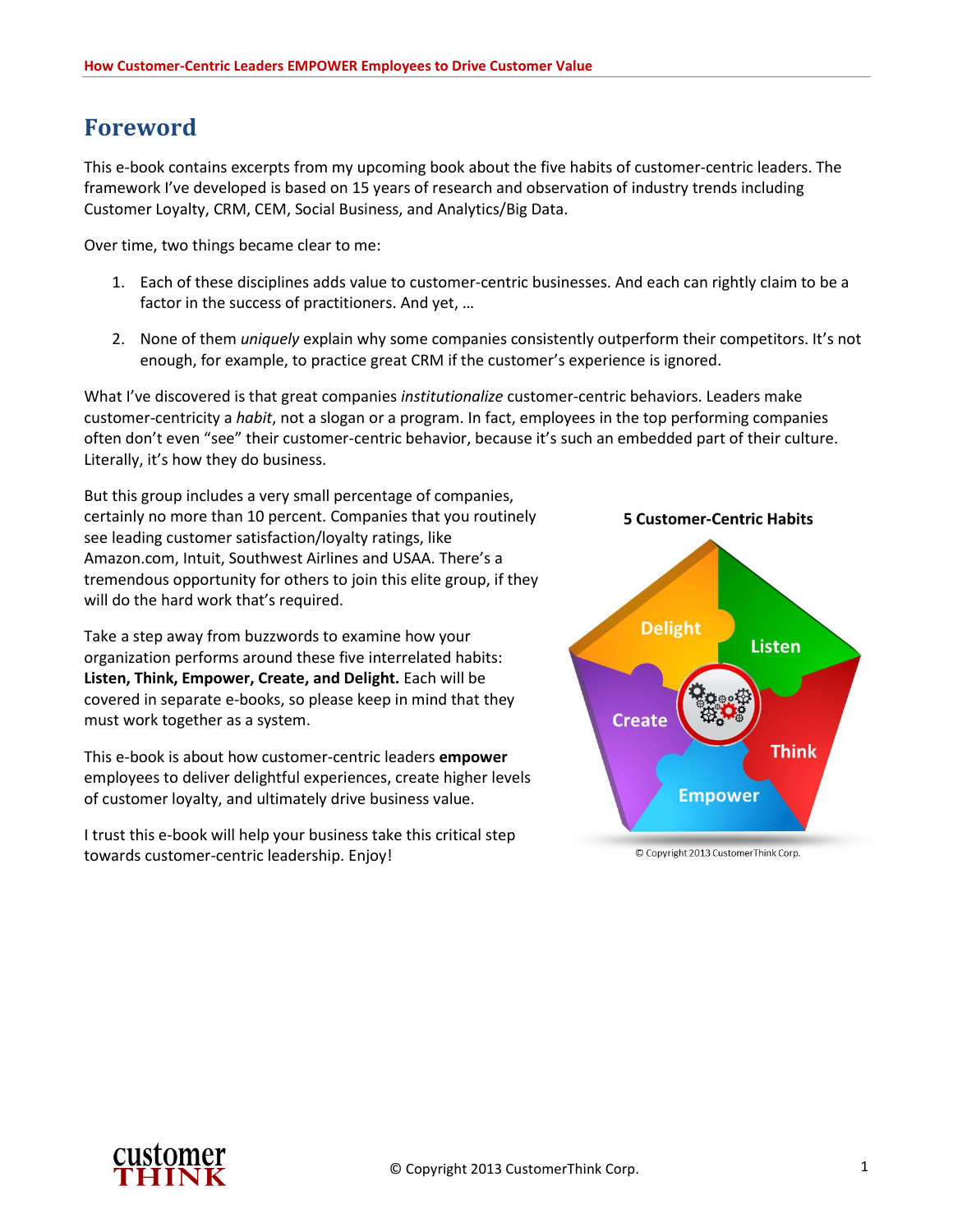# **Table of Contents**

### **About the Author**



Bob Thompson is founder and CEO of CustomerThink Corporation, an independent research and publishing firm specializing in customer-centric business management. He is also founder and Editor-in-Chief of CustomerThink.com, the world's largest online community dedicated to helping business leaders develop and implement customer-centric business strategies. He is a popular keynote speaker in conferences and seminars worldwide.

Since 1998, Mr. Thompson has researched and shaped leading industry trends, including partner relationship management, customer value networks, CRM best practices, customer experience management and social business. In 2000, he launched the online community

CRMGuru.com, renamed to CustomerThink.com in 2007. The website currently serves over 80,000 visitors each month with thought-leadership content on Customer-Centric Leadership, Customer Experience Management, Digital Marketing, Social Business and more.

Mr. Thompson is co-author of *The Blueprint to CRM Success*; author of *Customer Experience Management: A Winning Business Strategy for a Flat World;* and author of dozens of articles, white papers and reports on all facets of customer-centric business. In 2013, his book on Customer-Centric Business Management will be published, revealing the five habits of top-performing companies based on 15 years of research.

Throughout his career, Mr. Thompson has advised companies on the strategic use of information technology to solve business problems and gain a competitive advantage. Before starting his firm, Mr. Thompson had 15 years of experience in the IT industry, including positions as Business Unit Executive and IT Strategy Consultant at IBM.

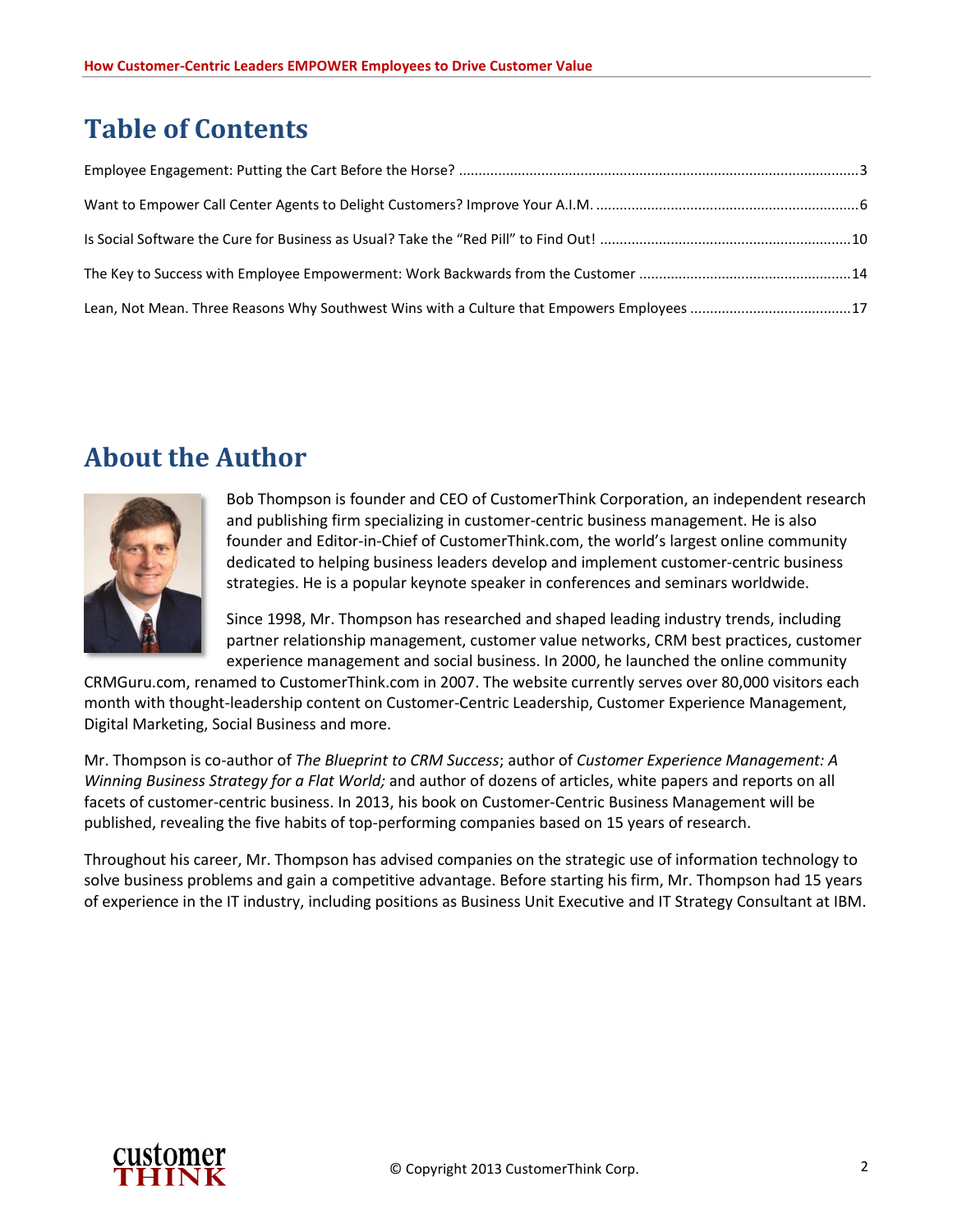# **Employee Engagement: Putting the Cart Before the Horse?**

#### *There is only one boss. The customer. And he can fire everybody in the company from the chairman on down, simply by spending his money somewhere else.* —Sam Walton

In the wake of Yahoo! CEO Marissa Mayer's directive to terminate work-from-home privileges, there's been heated debate about the wisdom of her decision. Will reduced flexibility cause top-performing employees to flee, and hurt the firm's chances to hire new talent? Or, is it a shrewd move that will help the company rally together to collaborate more effectively as "one Yahoo!"—according to th[e leaked internal memo?](http://www.businessinsider.com/yahoo-working-from-home-memo-2013-2)

Mayer's decision is controversial especially in tech circles because technology is a popular way to collaborate. Enterprise social networks, web conferencing and knowledge sharing applications are now ubiquitous in companies big and small. If these technologies are so great and flexibility is what employees want, then why not just let *everyone* work at home?

The simple truth is that technology is still a poor substitute for human interaction. An employee of a company that Google bought told me that work-at-home arrangements were terminated shortly after the acquisition. The acquired company had more flexible working arrangements but was struggling nonetheless. Google—the company where Mayer grew up—believes that people needs to be together for maximum productivity. Although the change brought some grumbles, it seems the majority of employees are happy with the acquisition and are adapting to the "Google Way" of doing business.

Has Google's performance suffered? Hardly. Google business results have been very impressive indeed, a sharp contrast to Yahoo's woes in recent years. What about morale? Google shines here, too. Based on Glassdoor [reviews,](http://www.glassdoor.com/Overview/Working-at-Google-EI_IE9079.11,17.htm) employees are "Very Satisfied" overall (4.1 on a scale of 1 to 5) and CEO Larry Page earns a 95% approval rating.

Should we conclude, then, that being *less* flexible with employees is the key to boost business performance? Of course not. However, it's also a fallacy that giving employees everything they want automatically translates into improved business performance. (Incidentally, that doesn't work with customers, either.)

#### **The Employee Engagement "Leap of Faith"**

Work flexibility is part of the larger issue of "employee engagement," the subject of enormous academic and business research. While there is no one agreed-upon [definition,](http://en.wikipedia.org/wiki/Employee_engagement) employee engagement is usually thought of as a measure of an employee's job satisfaction and commitment to the organization and its goals.

In the business world, "ground zero" for this topic is Gallup, a research firm which attempts to measure employee engagement with jus[t 12 questions.](http://www.gallup.com/file/strategicconsulting/121535/Employee_Engagement_Overview_Brochure.pdf) Review the list and you'll find that nearly all relate to how the employee is treated as an *individual*. In my view, this survey does a good job of quantifying WIIFM ("What's In It For Me"). That's important, but is it really the key to business performance?

Over the years (decades, really) Gallup has pumped out an astounding amount of research, including a [meta](http://www.gallup.com/strategicconsulting/126806/Q12-Meta-Analysis.aspx)[analysis](http://www.gallup.com/strategicconsulting/126806/Q12-Meta-Analysis.aspx) of "The Relationship Between Engagement at Work and Organizational Outcomes." Read that report and you'll be impressed with how well employee engagement *correlates* with business performance.

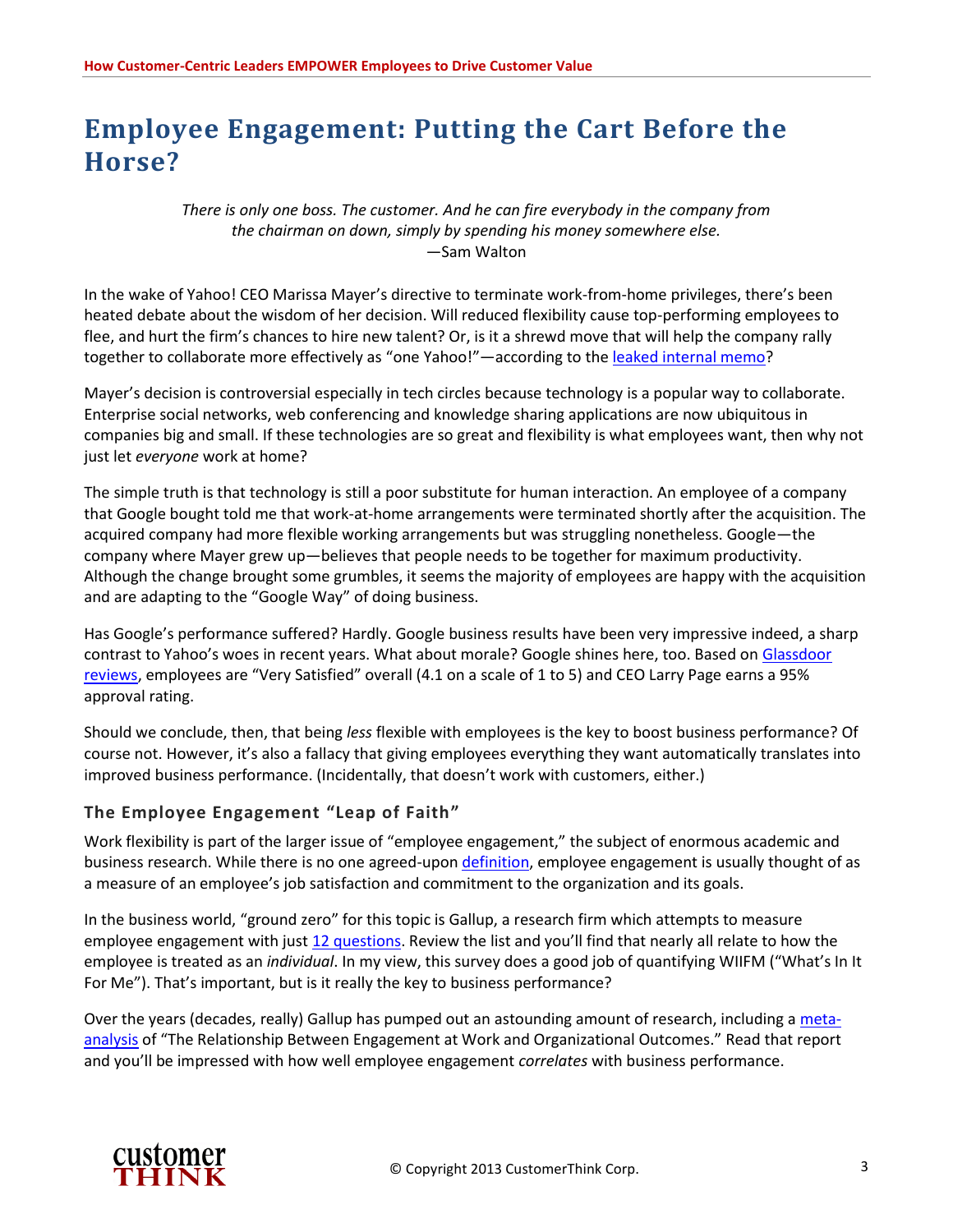I emphasized "correlates" because Gallup does not directly state that employee engagement *causes* or *drives* business performance. On the contrary, you'll find this statement on page 15: "This paper does not directly address issues of causality, which are best addressed with meta-analytic longitudinal data, consideration of multiple variables, and path analysis." Hmm, wonder what that means.

The selling of employee engagement to the business world is essentially a leap of faith. Using charts like the one on the right, the process goes like this: 1) measure employee engagement; 2) segment companies (or business units) into degrees of engagement; then 3) compare business outcomes by segments. And what do you know, you can clearly see that companies with more engaged employees also have better business outcomes—like increased revenue and profit, lower employee turnover, better customer service, and so on. Who wouldn't want more of this?

The temptation, of course, is to draw a causation arrow from employee engagement to performance. The correlation is impressive, and it makes intuitive



sense. Improve employee engagement and you'll improve business performance. End of story.

#### **Oops. What if Business Performance Drives Employee Engagement?**

Except for one small problem. Assuming correlation means causation is one of the most common mistakes in analytics. While Gallup doesn't claim this causation directly, I've seen countless references to Gallup research using the correlation to sell training, collaboration tools and other technologies. The pitch: "Our solution will improve employee engagement and your business will prosper."

The problem is that a correlation between A and B can result from: A causing B; B causing A; or A and B are both caused by C. Advanced statistical techniques can help figure whether the chicken or the egg comes first.

A [literature review](http://www.teammax.net/files/LiteratureReview.pdf) does support the A (employee engagement) causes B (business performance) argument. But wait, it also notes a contrary finding from a 2003 study by Schneider, Hanges and Smith—researchers who conducted a longitudinal study with 35 organizations over eight years. The surprising finding: *A stronger "causal directionality flows from financial and market performance to overall job satisfaction."*

In other words, B causes A. And A causes B. It's a reciprocal relationship.

#### **The Danger of "Employees First" Thinking**

There may be situations where putting employees ahead of customers makes sense, at least for a time. In this camp is Vineet Nayar, CEO of I.T. outsourcer HCL Technologies, and author of *Employees First, Customers*  Second. Nayar explains in [a 2012 interview:](http://www.forbes.com/sites/karlmoore/2012/05/14/employees-first-customers-second-why-it-really-works-in-the-market/)

"I am saying is by employees first you can actually deliver your promise of customers first. If you do not put the employee first – if the business of management and managers is not to put employee first – there is no way you can get the customer first.

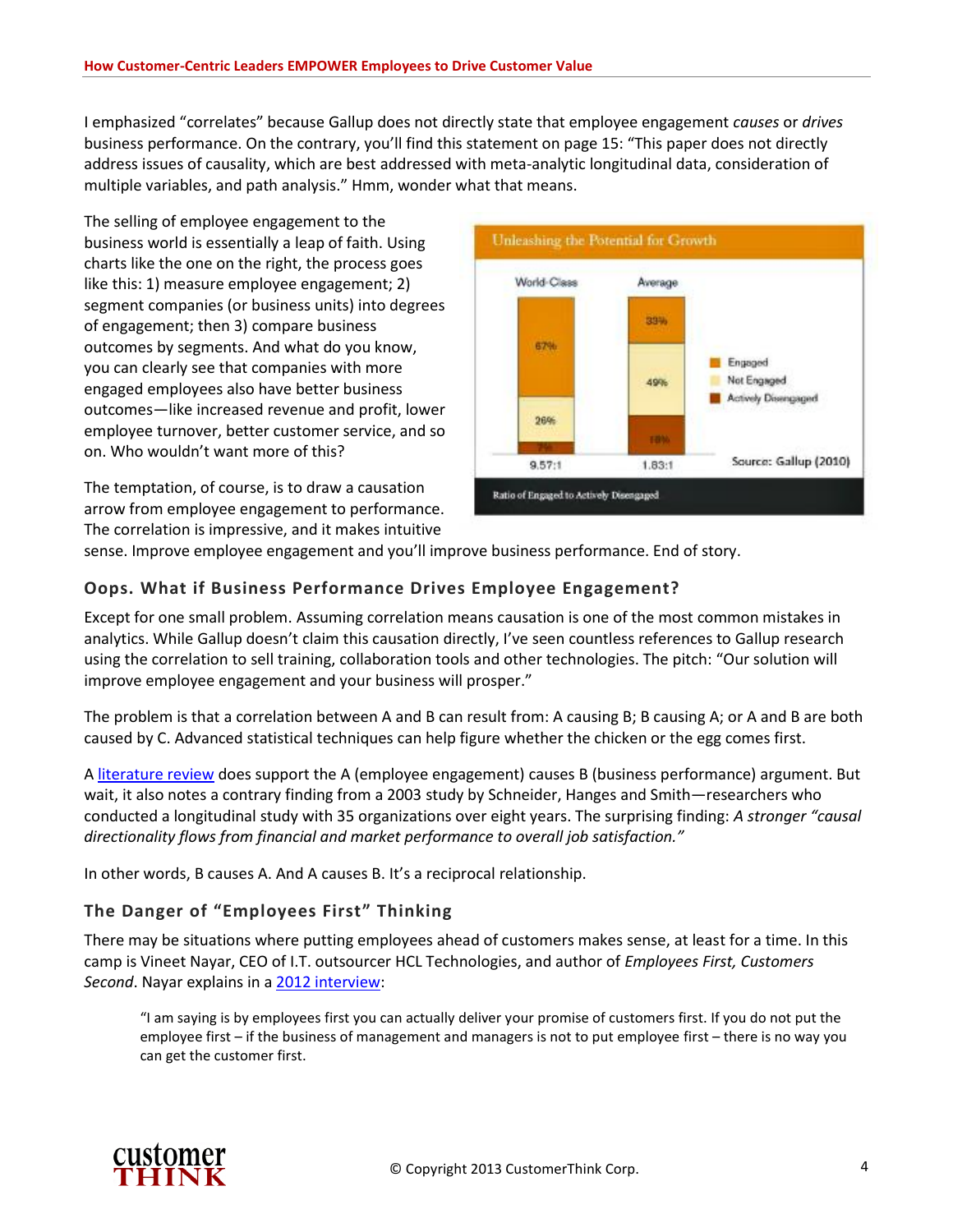While this has a whiff of circular logic, dig deeper and you'll find that Nayer is saying that employees create value for customers, so managers must focus on employees first. In the case of HCL needing to boost morale and [trust](http://www.customerthink.com/blog/focusing_on_the_most_important_2_feet_in_marketing_hcltech) as part of a transformation, this makes good sense.

Still, I think it's dangerous to take "employees first" literally and extrapolate to all businesses. Consider the fate of "dot bombs" in the late 1990s. Internet visionaries built businesses on the promise of monetizing eyeballs. Until the VC money ran out, employees enjoyed working in offices equipped with Aeron chairs, games, free food and parties. More recently, Groupon is another cautionary tale. Founder/CEO Andrew Mason was fired for a plummeting stock price and poor business performance, just 15 months afte[r the second largest IPO in US](http://www.reuters.com/article/2011/11/04/us-groupon-idUSTRE7A352020111104)  [history.](http://www.reuters.com/article/2011/11/04/us-groupon-idUSTRE7A352020111104) Judging b[y office photos](http://www.glassdoor.com/Photos/Groupon-Office-Photos-E301291_P3.htm) and YouTube videos, employees seem to be having a great time. In Mason's resignation email, he acknowledged that a lack of customer focus was his downfall: "I let a lack of data override my intuition on what's best for our customers."

#### **Customers or Employees First? Yes**

Let me be clear about a couple of things. Employee engagement is important. Employees who are really committed to their jobs, like their bosses and feel appreciated will work harder and be more productive. There's no real debate about any of that.

But the question still remains: productive at what? If employees are not directed towards creating customer value that also helps the organization succeed, it's just wasted energy. And customers, not employees, have the final say as to whether a company is delivering something of value.

Michael Lowenstein, an expert in customer and employee loyalty, [argues](http://www.customerthink.com/blog/employee_ambassadorship_and_advocacy_living_the_promise_of_wow_customer_value_delivery_part_i) that companies should move beyond engagement to create "employee ambassadorship," which he finds is "more closely correlated with business results and value-building." Three elements are:

- **Commitment to company**: Commitment to, and being positive about, the company (through personal satisfaction, fulfillment, and an expression of pride), and to being a contributing, loyal, and fully aligned, member of the culture
- **Commitment to value proposition** Commitment to, and alignment with, the mission and goals of the company, as expressed through perceived excellence (benefits and solutions) provided by products and/or services
- **Commitment to customers**: Commitment to understanding customer needs, and to performing in a manner which provides customers with optimal experiences and relationships, as well as delivering the highest level of product and/or service value

Instead of a linear relationship of employee engagement driving business results, or vice versa, thin[k yin and yang.](http://en.wikipedia.org/wiki/Yin_and_yang) According to Chinese philosophy, the concept refers to interdependent forces that interact to form a whole greater than the sum of the parts.

I suggest viewing customer and employee engagement as an example of yin-yang in business. Stop debating which one comes first or is more important. Realize that employees and the customers *both* have to be engaged, at the same time, to move your business forward for sustainable success.



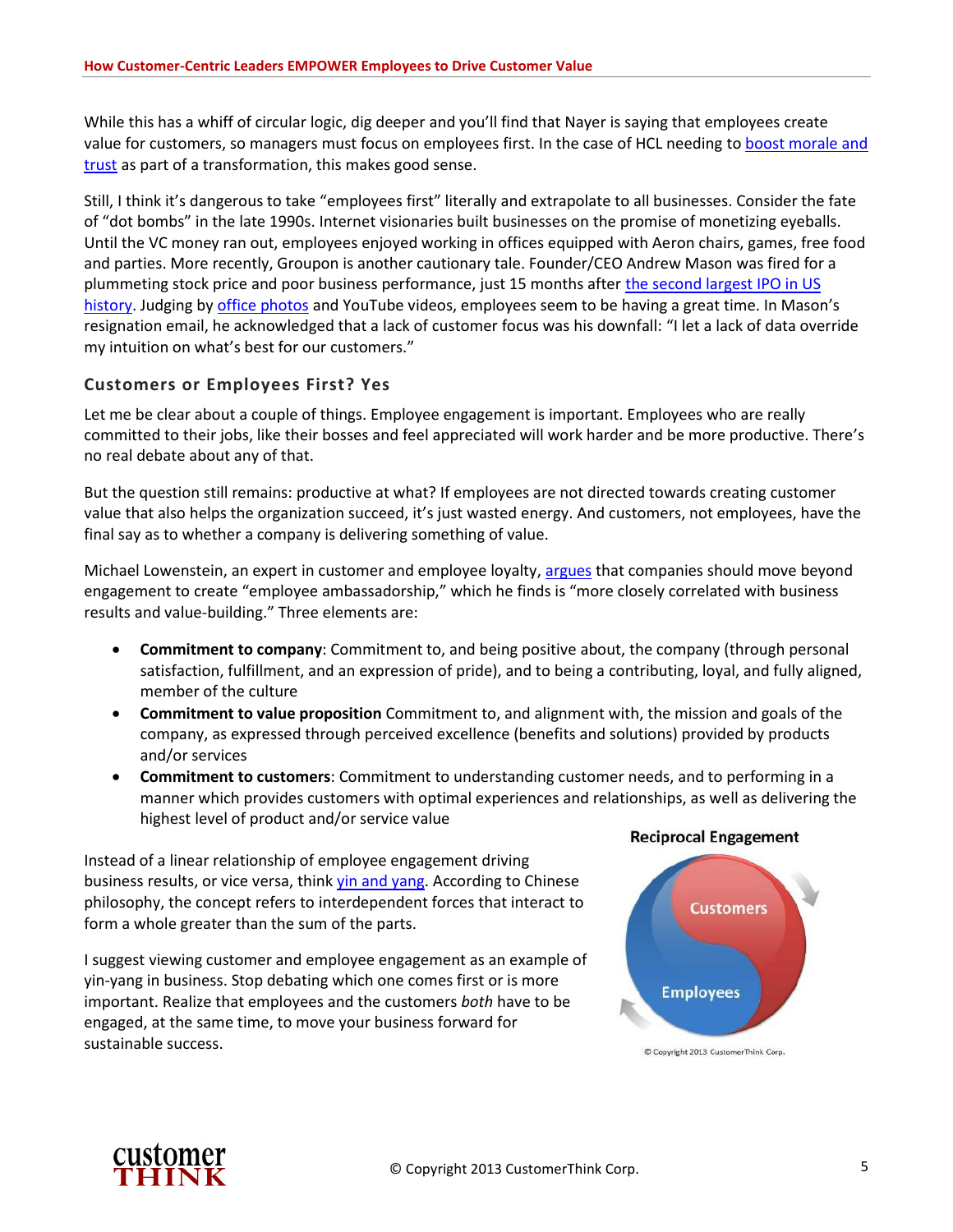# **Want to Empower Call Center Agents to Delight Customers? Improve Your A.I.M.**

On a trip to Orlando two years ago, I arrived quite late to a Hilton hotel and visited the restaurant a few minutes before closing. The server took my order and disappeared... for just a few minutes too long.

I was starting to wonder if my order been forgotten, when the server came back, apologized for the delay and offered me a free drink. I still remember that experience because it wasn't expected. The delay really wasn't a big deal, and I had no intention of complaining.

It surprised and delighted me that my server was empathetic enough to realize that Hilton's service was not quite up to par, without a complaint. So far as I know, I didn't send any signals via my body language that I was unhappy. And, he didn't have to ask permission to give me that drink.

That's a simple but powerful example of an empowered employee. My server obviously had some latitude to make a decision on the spot to create a memorable experience. The fact that I've told this story many times in speeches the past two years, and now write about it here, speaks volumes for the real impact of that simple gesture.

Empowerment is one of those fuzzy words that can mean many different things. In my view, you need three elements to put the concept to work in customer service: authority, insights and motivation.

### **Authority to Make Decisions on Their Own**

If employees can only do exactly what they're told, they're not empowered; they might as well be robots. And make no mistake about it, empowerment really matters to your customers.

A [customer-centric research study](http://www.customerthink.com/report/customers_say_what_companies_dont_want_hear) by Dick Lee and David Mangen found employee empowerment an important factor in Customer Focus behaviors, which were "the most influential in driving purchase selection, and by a wide margin." But the study also found that Customer Focus includes product quality, and concludes:

Customers are saying that product strength alone cannot cover up for customer indifference—and conversely, that customer-friendly behaviors alone can't cover up for weak product.

The truth is that I wouldn't go back to Hilton if they screwed up service routinely, even if employees were empowered to placate me with a free drink or another accommodation. That's why it's critical to establish a foundation of product/service quality, and meet it consistently.

Even so, "stuff" happens that can't be anticipated, which is where employees that have authority to act can be a tremendous asset. At Southwest Airlines, for instance, leaders believe that employees should use their own [good judgment](http://public.thecorporatelibrary.net/ethics/eth_14186.pdf) handling passenger situations. And for the most part, they do. It's one reason that Southwest has been [leading the airline industry in customer loyalty](http://www.customerthink.com/blog/lean_not_mean_how_southwest_wins_with_a_culture_that_empowers_employees) for the past 18 years.

Of course, sometimes employees won't make good decisions. Southwest's management took a lot of heat for poorly handled situations with an **overweight Hollywood director** and th[e skimpy attire](http://gawker.com/5918543/cover-your-cleavage-for-takeoff-southwest-airlines-screws-up-again) of a young women. Despite blowback on social media, Southwest didn't create a dress code or write more rules for employees to follow.

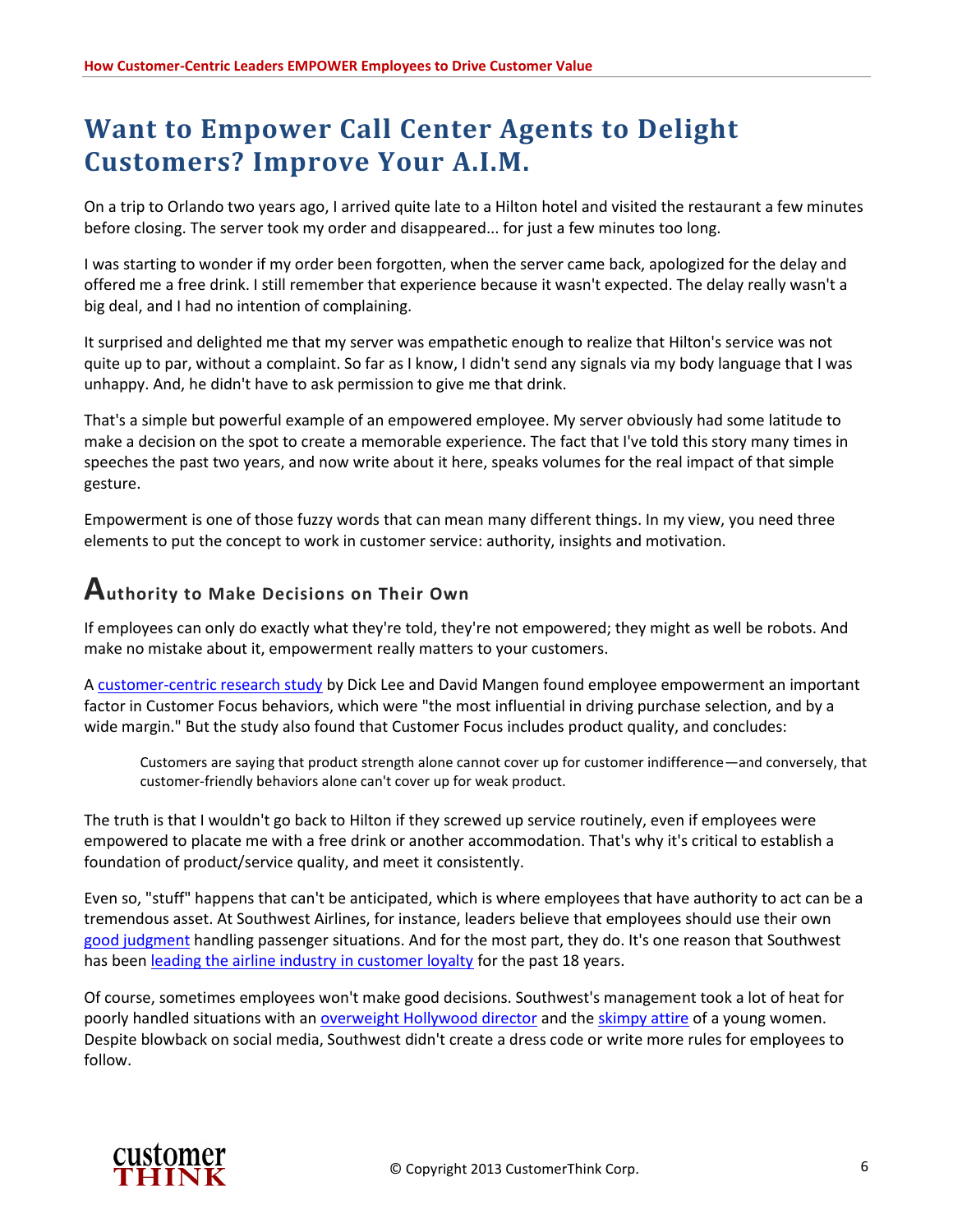Empowerment means having the authority to make decisions with consequences. At Ritz Carlton, employee have latitude to spend up to \$2,000 *per incident* to create an outstanding experience, not just to fix a problem. Notable examples of empowered employees, [according](http://www.forbes.com/2009/10/30/simon-cooper-ritz-leadership-ceonetwork-hotels.html) to Simon Cooper, president of the Ritz-Carlton Hotel Company, include:

- hiring a carpenter to build a shoe tree for a guest,
- flying from Puerto Rico to New York, twice, trying to get a stain out of a dress, and
- building a wooden walkway to the beach for a disabled guest in Dubai.

Take a tip from Ritz Carlton and don't reserve these acts of "lagniappe"—a creole word for doing a little something extra—for service recovery. Why not give agents the authority to do favors for valuable customers when they *aren't* complaining?

### **Insights to Get the Job Done Quickly, on One Call**

When I had [problems with my DSL,](http://www.customerthink.com/blog/fear_uncertainty_and_doubt_my_at_t_dsl_customer_service_experience) I contacted my provider for help, starting with the "self-service" web site. Finding it too confusing, I decided to post a plea for help on Twitter. Partly because I hate calling for service and partly to see what would happen with "social" customer service.

Well, the good news is that my tweet got a quick response and helped me connect with an agent. More good news: the agent clearly had put me into a priority status. (Although it left me wondering how my incident would have been handled if I had used the normal support channels.)

That call still took a long time. I don't know exactly what was going on, but I could hear keys clicking in the background interspersed with "we're working on your problem" verbal updates.

My guess is that my hard-working agent was experiencing some version of Alt-Tab Hell. Manually transitioning between 5+ applications is a fact of life for most service reps. Fortunately, there are solutions that can help bring insights more easily to the agent. For example:

- Virtual contact centers can provide a more usable interface for agents to [manage multiple interaction](http://www.customerthink.com/blog/virtual_contact_centers_3_reasons_to_like_liveops_solution_for_agent_alt_tab_hell)  [channels,](http://www.customerthink.com/blog/virtual_contact_centers_3_reasons_to_like_liveops_solution_for_agent_alt_tab_hell) including social media.
- Knowledge management systems can help the agent find an answer quickly, searching multiple information sources while the customer is on the phone.
- For complex problems, an agent can tap the company's social network to find the right expertise and ask a question.

Of course, not all problems can be solved with one contact. That leads me to another customer annoyance—the company forgetting information the customer has previously provided. A 2010 Clickfox study found that the top customer frustration, cited by 41% of respondents, was "having to speak with multiple agents and starting over every time."

Similarly, CustomerThink's consumer research found that consumers who had to interact with companies suffering from this ["touchpoint amnesia"](http://www.customerthink.com/blog/time_to_harmonize_your_cross_channel_customer_experience) were 50% less likely to recommend that company. To make matters worse, it also wastes agent time when they can't "see" customer information already provided on a self-service interaction. The solution, once again, requires taking an integrated view of interactions across channels, and making this information easily available to reps when the customer calls.

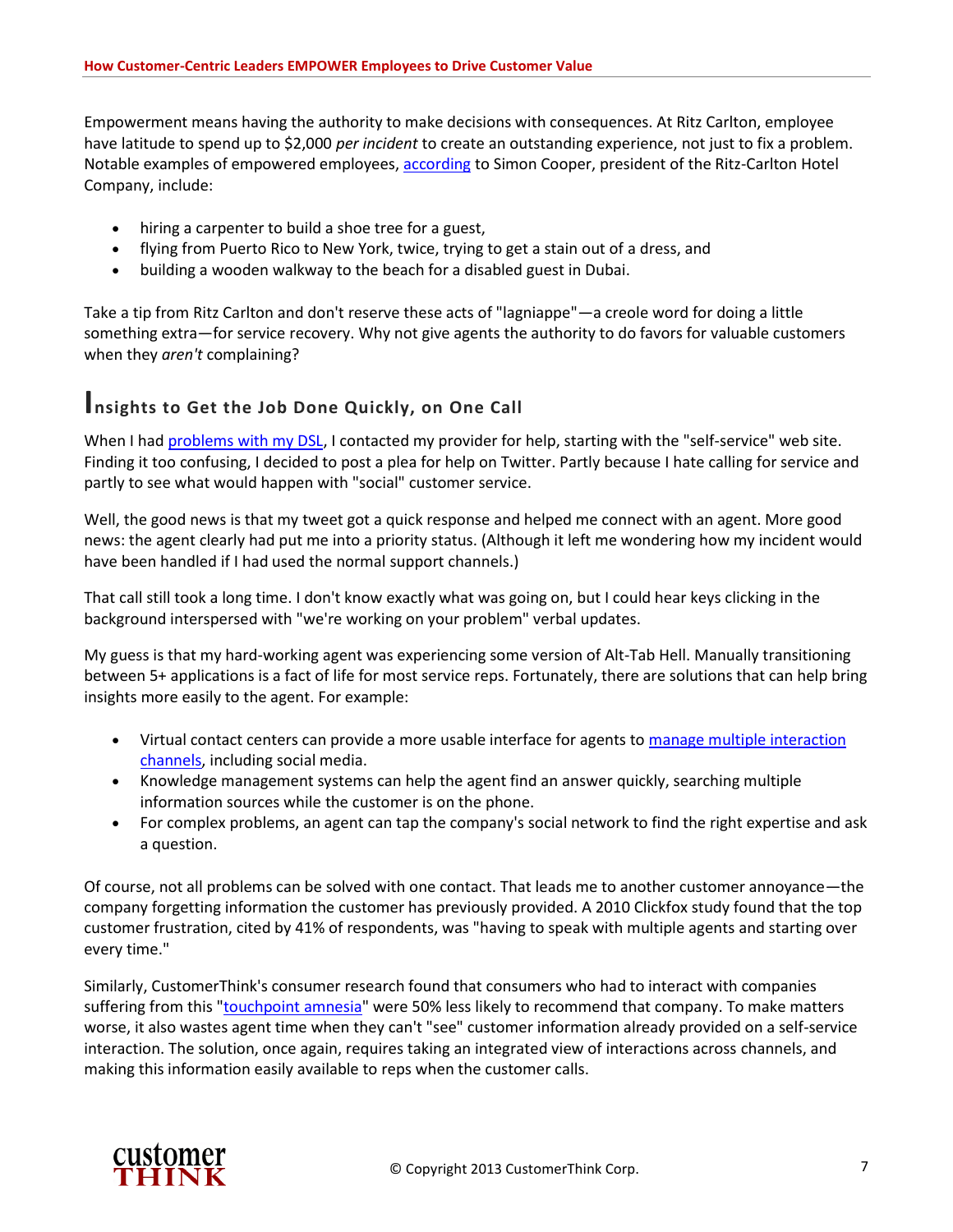Of course, the ultimate solution is no service. Figure out why customers are calling and fix the root cause! But until that happy day arrives, make sure agents don't waste time getting the insights they need to help customers on one call.

### **Motivation to Delight Customers**

To paraphrase Einstein, insanity is expecting employees to do one thing while rewarding them to do something else. A classic example: Executive proclamations to delight customers, while continuing to measure and reward agents who get customers off the phone as quickly as possible. If you've ever been on the receiving end of one of those calls, you know it's anything but "delightful."

Still, there's some debate about whether "delight" is the right strategy. A [study](http://hbr.org/2010/07/stop-trying-to-delight-your-customers/ar/1) by the Customer Contact Council concluded that it's better to focus on reducing customer effort. I [disagreed](http://www.customerthink.com/article/keep_delighting_your_customers) because, while low-effort customer service is certainly important to decrease *dis*satisfaction, it's generally not sufficient to build an emotional bond.

Said more bluntly, not screwing up is hardly a memorable experience—unless poor service is the norm in your industry. And placating customers with over-the-top service recovery measures is not the only or even the best way to delight customers.

If delight is part of your company's strategy, then your "rewards system" is absolutely essential to reinforce the right behaviors. Th[e theory](http://en.wikipedia.org/wiki/Expectancy_theory) is straightforward: people tend to select behaviors that lead to a more desirable outcome. Incentives matter. In practice, it's tricky to figure out what to measure to avoid unwanted "gaming" behavior—like being pressured by car sales rep to give a "10" on a satisfaction survey.

Although companies have talked about customer satisfaction and loyalty for as long as I can remember, their measurements and rewards systems have lagged behind the rhetoric.

- An ICMI [study in 2006](http://www.icmi.com/files/library/SI00014.pdf) raised a concern that "only one in five centers surveyed base agent incentives and recognition on the critical metric of first-contact resolution (FCR)." Quality measures more commonly used were quality monitoring scores (83%), customer feedback (60.5%) and coworker feedback (33.8%).
- A 2007 CustomerThink study of loyalty management practices found that in 42% of companies, customer loyalty did not "affect employee rewards of any kind." A year later, another survey revealed that just 14% of companies "fully" used "performance measures and rewards to encourage employees to treat customers well."
- In 2008, an [ICMI study](http://www.icmi.com/files/ICMI/members/ccmr/ccmr2008/ccmr03/SI00026.pdf) found that 51.2% of respondents reported FCR being used their center measures FCR for live agent phone calls.

Contact centers have been slowly making the shift from productivity measures like Average Handle Time (AHT). By 2011, an ICMI [poll](http://www.icmi.com/Resources/Polls/Does-your-contact-center-measure-first-call-resolution) reported about two out of three contact center tracking FCR—the percentage of customers getting a problem solved on the first call/contact. Bruce Belfiore, CEO of [BenchmarkPortal,](http://www.benchmarkportal.com/) says using FCR can have a positive impact on both cost (productivity) and quality (customer satisfaction). Belfiore argues that customer feedback, via a post-call survey, is the best way to calculate FCR. The customer's perception matters most!

Internal measures can also be used. However, assumptions can dramatically change FCR, as call center expert Bill Pric[e writes](http://www.customerthink.com/article/contact_center_metrics_aht_is_out_fcr_is_in) in a 2013 CustomerThink article:

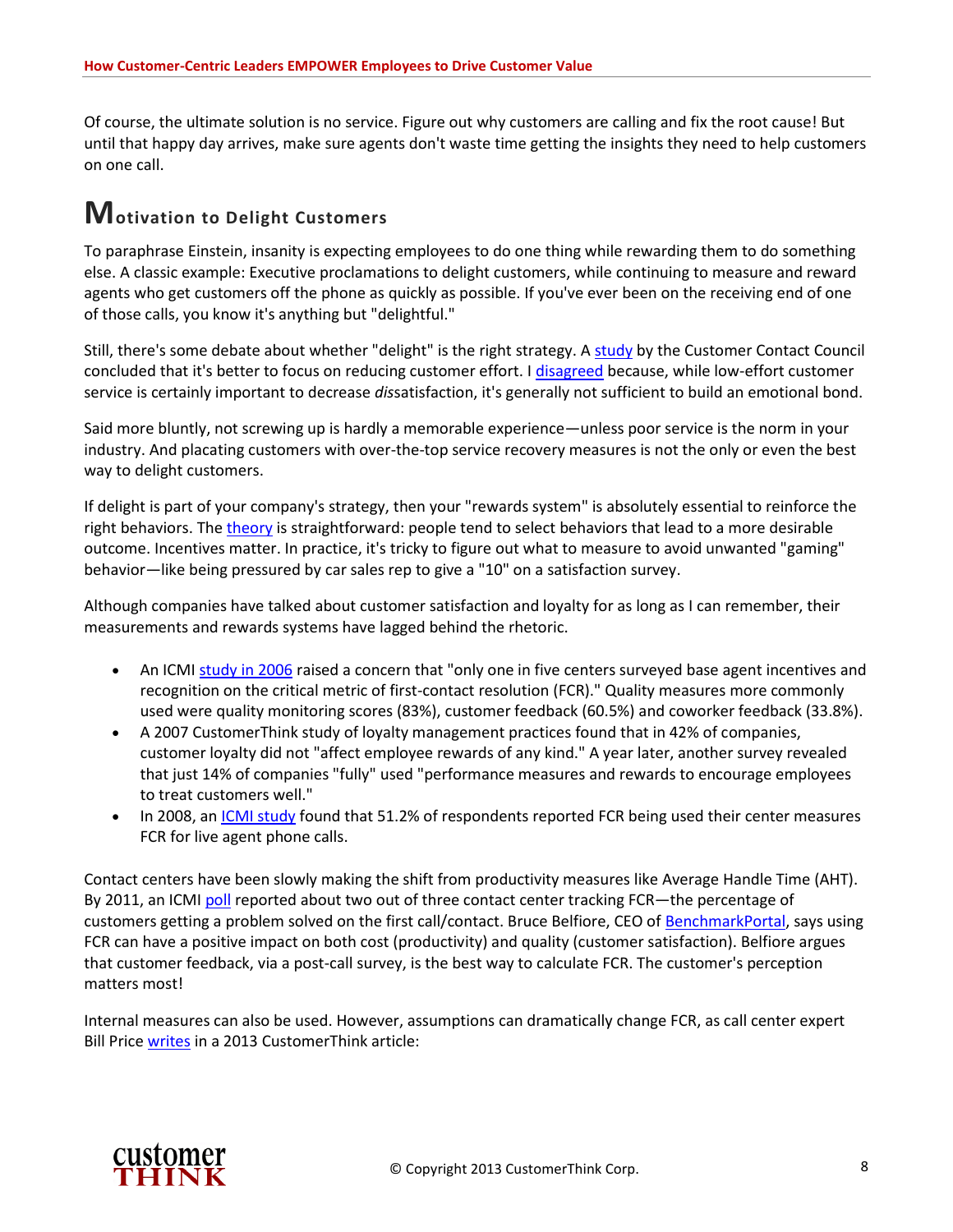Over the years it has proven hard to measure FCR, with efforts to estimate FCR (e.g. "if the customer doesn't call back in 7 days we will declare the earlier contact to be resolved") shown to be imprecise. Some customers/issues need more than 7 days to sort out, and other customers might contact the company for other reasons within 7 days, and many dissatisfied customers might not place another contact at all.

Still, once you've developed an operational metric linked to customer loyalty, the key is create employee rewards and recognition programs to encourage improvement based on that metric. At AMEX, for example, agents are motivated to deliver a great customer experience through [rewards and recognition tied to RTF](http://www.customerthink.com/interview/tammy_weinbaum_american_express_empower_your_people_to_drive_customer_experience_roi) would the customer they served Recommend To a Friend. Tammy Weinbaum, Senior V.P. and General Manager for the American Express service centers in Arizona and Utah, said they "found that this was really the best metric to hold people accountable for the work that they're doing."

Zappos, the quintessential example of a company striving for delight in call center experiences, uses Net Promoter Score (NPS), but that's not all. In February 2010, according to a[n insightful post](http://www.offcenterinsight.com/2/category/zappos%20customer%20loyalty%20team/1.html) by customer service expert Greg Levin, Zappos ditched a traditional quality monitoring program and replaced it with Full Circle Feedback (FCF) which was developed collaboratively with call center staff. FCF has five components including self evaluations, observations from team leads, "calibration checks" to ensure some consistency, sharing and learning from "above and beyond" calls, and NPS feedback from customer surveys.

#### **Culture, the Glue for Customer-Centric Behavior**

One last point—don't overlook culture. Metrics and rewards are important, but they can be taken to extremes, making people feel lik[e Pavlov's dog.](http://en.wikipedia.org/wiki/Classical_conditioning)

Many years ago, I remember interviewing an Amica Insurance employee and asking how management rewarded them for providing great customer service. The answer: nothing. The company's culture expected great service, so delighting customers made employees feel good about their jobs, which was reward enough. Must be working, because Amica continues to rack up **awards** for customer and employee satisfaction.

So that's it. Three practical ways to empower agents. Give them the Authority, Insights and Motivation needed to delight your customers. Good luck improving your AIM.

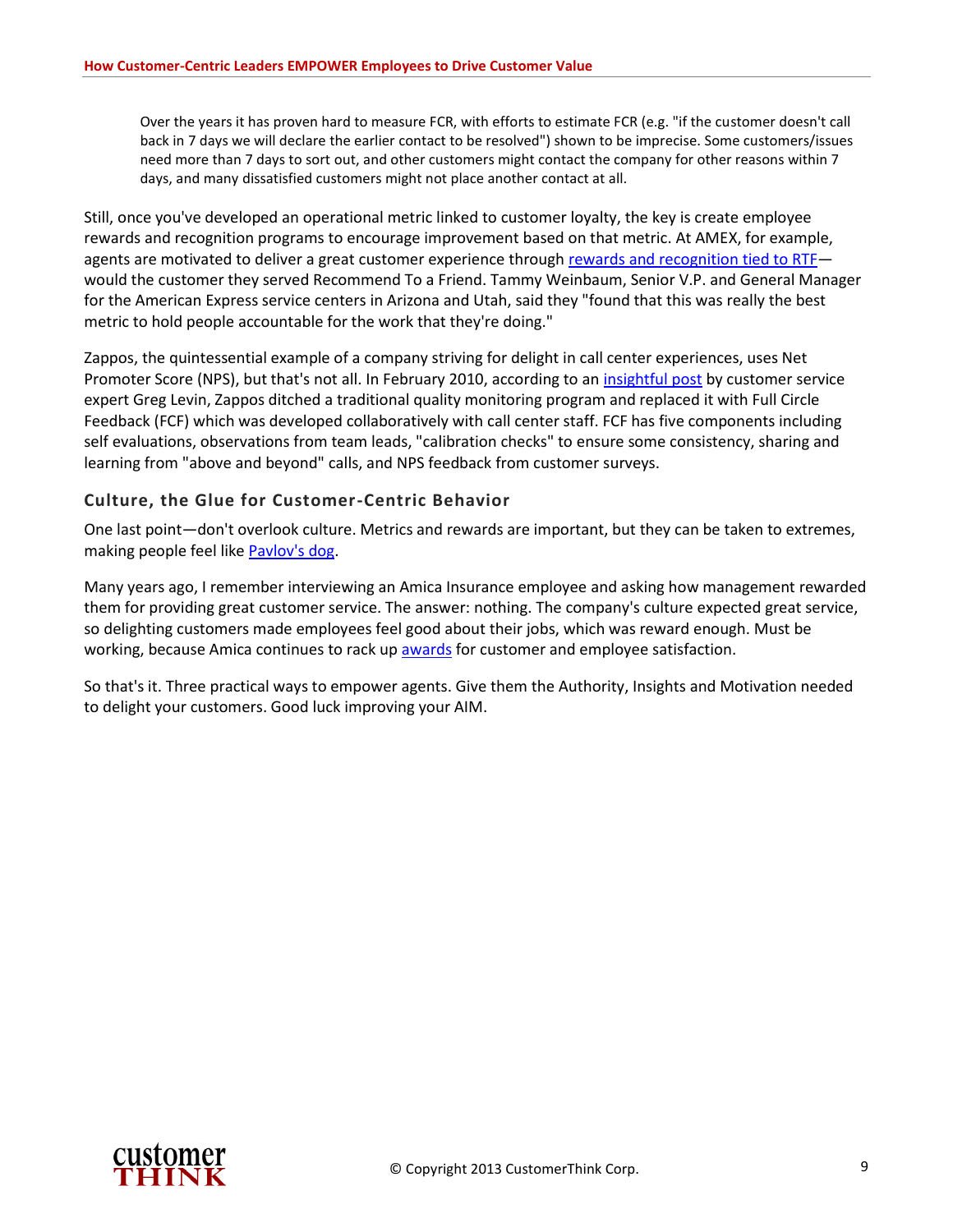### **Is Social Software the Cure for Business as Usual? Take the "Red Pill" to Find Out!**

*It is not necessary to change. Survival is not mandatory*. —W. Edwards Deming

News flash: Your company is slowly going out of business. Just like the parable of the frog sitting in a pot of slowly warming water. The frog doesn't jump out until it's too late, and cooks to death.

Think you're smarter than the average "frog?" Then consider an [Innosight study](http://www.innosight.com/innovation-resources/strategy-innovation/creative-destruction-whips-through-corporate-america.cfm) of the S&P 500: The average tenure of a firm decreased from 61 years in 1958 to just 18 years now. At the current churn rate, 75% of the S&P 500 will be replaced by 2027. Will your company make it?

My point is that surviving if not thriving for the long term requires innovation and risk-taking. If you're not willing to try something new until it's "proven" with an ROI spreadsheet, it's probably too late to get a competitive advantage. At best, you'll just keep pace your fellow frogs, er, competitors.

#### **Innovation, Collaboration and the Problem with "Social"**

One way companies can innovate is to improve the quality of the workforce to work faster, smarter and—this is the important part—**deliver more value to customers**.

I think Don Tapscott, in the white paper [Social Software, What](http://resources.moxiesoft.com/tapscott_big_idea)'s Next? gets it exactly right: "The business world is evolving to a flatter ecosystem to support complex integration resulting in a demand for innovation. Innovation is supported by a culture of collaboration."

To me, collaboration simply means *people working together to accomplish something.* Good news: The [dictionary](http://dictionary.reference.com/browse/collaboration?s=t) agrees with me. Bad news: "Collaboration" is often assumed to mean using the tools that can sometimes help people, um, collaborate.

Collaboration tools used to be called "[groupware.](http://en.wikipedia.org/wiki/Collaborative_software)" But in the past few years the Web 2.0 movement has resulted in a proliferation of so-called "Enterprise 2.0" solutions, a term [coined](http://sloanreview.mit.edu/the-magazine/2006-spring/47306/enterprise-the-dawn-of-emergent-collaboration/) by Andrew McAfee in 2006 and now generally accepted to mean using social software within companies. For customer-related social applications, the term "Social CRM" is used more commonly.

Some use the term "[Social Business](http://www.customerthink.com/social)" to include both internal (Enterprise 2.0) and external (Social CRM) use of social software for business. In either case, the point is to enable better employee teamwork and/or customer engagement, to drive improved business performance. It's not about singing Kumbaya around the campfire.

For business leaders who feel a little queasy about creating a "social enterprise," I suggest using the word "collaborative" instead. People don't come to work to share a la Facebook, just for the fun of it. But modern-day collaboration does involve more social sharing and communications in the *context of getting something done*.

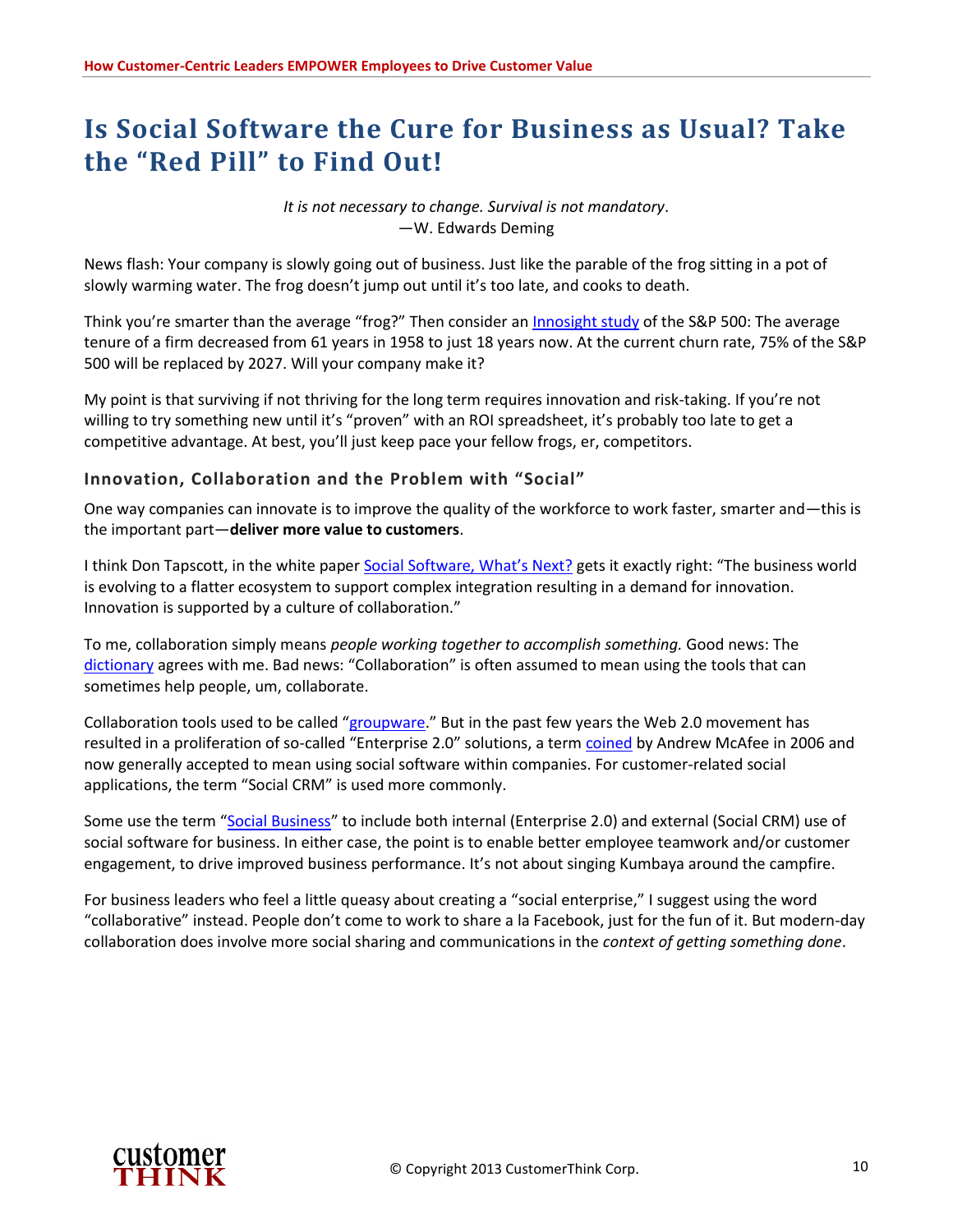#### **Searching for Social ROI**

Since 2007, McKinsey has bee[n researching](https://www.mckinseyquarterly.com/Business_and_Web_20_An_interactive_feature_2431) the adoption of 12 different Web 2.0 technologies: blogs, mash-ups, microblogging, peer to peer, podcasts, prediction markets, rating, RSS, social networking, tagging, video sharing, and wikis. As you can see in the 2011 snapshot below, social networks (50% usage) and blogs (41%) are the most widely adopted technologies.

Spend some time with McKinsey's nifty interactive tool, and you might think that Web 2.0 tools are a safe bet to deliver ROI.

- For employee usage, the top three "measurable benefits" cited by respondents were increasing speed to access knowledge, reducing communications cost and increasing speed to access internal experts.
- For customer usage, increasing marketing effectiveness, increasing customer satisfaction and reducing marketing costs topped the list of benefits.

That should do it, right? Nothing more to see here, move along and implement your social software, and let the benefits flow!

**Business and Web 2.0** Technologies/Tools in Use, 2011



Source: McKinsey Quarterly (Business and Web 2.0: [An interactive feature\)](https://www.mckinseyquarterly.com/wrapper.aspx?ar=2431&story=true&url=http%3a%2f%2fwww.mckinseyquarterly.com%2fBusiness_and_Web_20_An_interactive_feature_2431%3fpagenum%3d1%23interactive&pgn=buwe09_exhibit)

Sorry, but no. Over the past few years, there's been a lot of debate pro and con. The curmudgeonly Dennis Howlett, who famously poste[d Enterprise 2.0: what a crock](http://www.zdnet.com/blog/howlett/enterprise-20-what-a-crock/1228) in 2009, says business people "don't give a damn about the 'emergent nature' of enterprise." I agree: business people care about business results—along with getting promotions and bonuses, of course!

Independent research studies have raised more questions than they have answered. For example:

- CustomerThink's 2010 Social Business study found most enterprises kicking the tires on both Social CRM and Enterprise 2.0, without a strong business case. Generally speaking, expectations of ROI were higher on the external (Social CRM) side. My concerns about unrealistic expectations led me to predict that [80% of Social CRM projects would fail](http://www.customerthink.com/blog/2011_the_year_when_80_percent_of_social_crm_projects_will_fail) to meet expectations.
- Chess Media Group's 201[1 State of Enterprise 2.0 Collaboration](http://www.chessmediagroup.com/resource/state-of-enterprise-2-0-collaboration/) study found only 20% of respondents said they achieved (or nearly achieved) their performance indicators, while 48% didn't know—probably because they didn't set and monitor KPIs. On a more positive note, 73% of respondents said "solving a business problem or achieving an objective" was as good as showing a financial ROI.
- Altimeter Group's 2012 study, [Making The Business Case For Enterprise Social Networks](http://www.altimetergroup.com/2012/02/making-the-business-case-for-enterprise-social-networks.html) found "an undercurrent of concern about the value creation and sustainable adoption of ESNs."

I hate to say it, but this smacks of the early days of CRM when it got a reputation as a failure. How do you know if you've succeeded or failed without established goals?

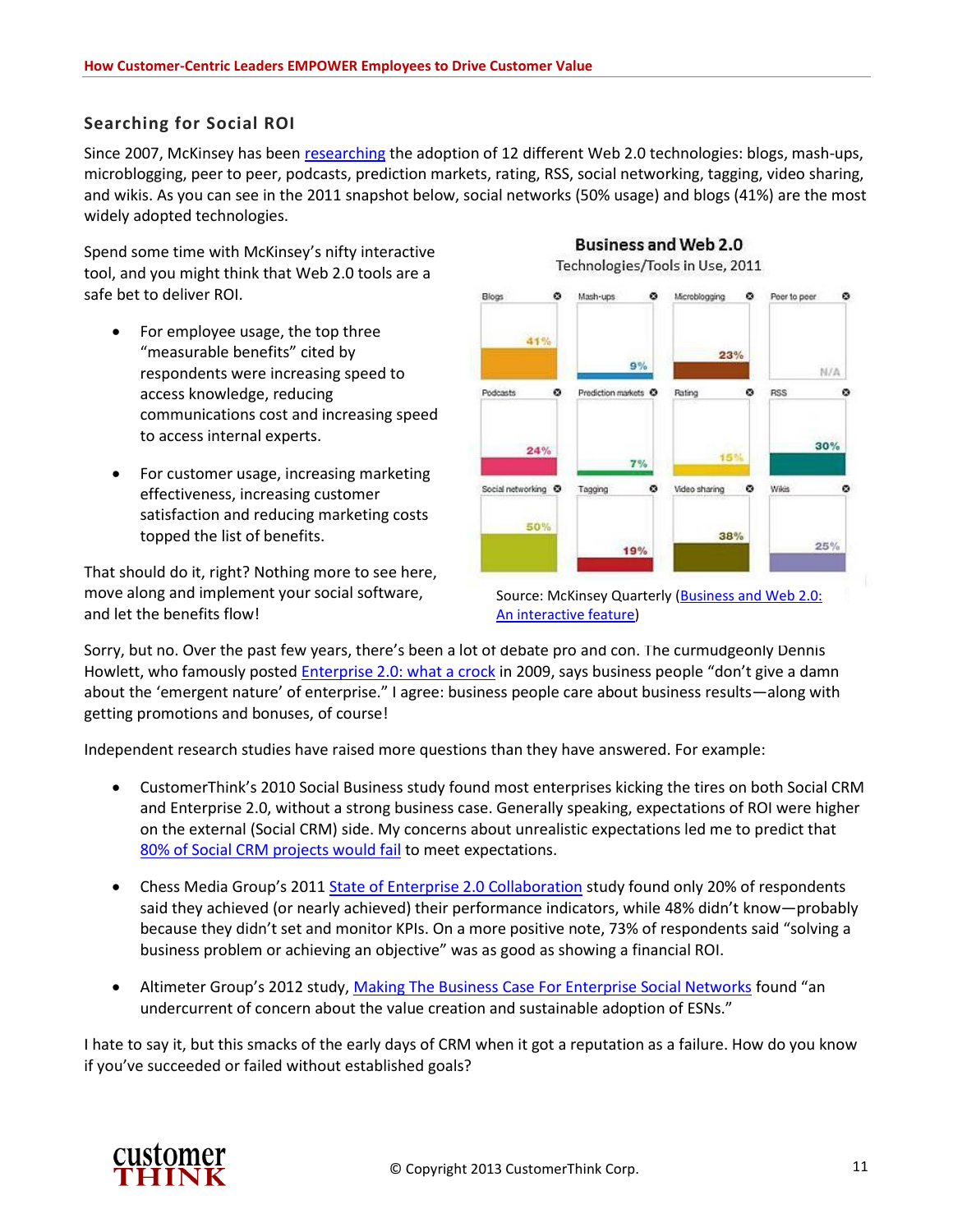Furthermore, the "goals" commonly mentioned for internal social projects were, ahem, a bit mushy. Improved sharing and collaboration has at best an indirect connection to more fundamental business imperatives like increasing sales, cutting costs or improving competitive differentiation. Maybe part of the ROI problem is that [benefits are not directly linked to customer value?](http://www.customerthink.com/blog/where_is_the_customer_in_enterprise_2_0)

#### **Is "What is the ROI?" the Right Question?**

After reviewing all the above and much more, I've come to the conclusion that "What is the ROI?" may be the wrong question. Fundamentally, improving collaboration is about working differently, which I believe all companies will need to do if they want to survive for the long-term. ROI, on the other hand, is a warm and comforting friend of Business As Usual. Because you can't calculate an ROI on the unknown, can you?

Let's see if Morpheus from [The Matrix](http://en.wikipedia.org/wiki/The_Matrix) (1999) can help me get this point across. He explains to Neo that people are living in a programmed world:

The Matrix is a system, Neo. That system is our enemy. But when you're inside, you look around, what do you see? Businessmen, teachers, lawyers, carpenters. The very minds of the people we are trying to save. But until we do, these people are still a part of that system and that makes them our enemy. You have to understand, most of these people are not ready to be unplugged.

People don't want to be unplugged from Business as Usual. It looks normal and safe, but it's just an illusion. Whether you choose to participate or not, the Real World outside your business continues to innovate and eventually will entice your customers to leave.

#### **Choose Your Focus: Employees or Customers**

After the CRM disappointments of the past 15-20 years, it should go without saying that throwing technology at a problem alone won't work. But I'll say it anyway, because the same is true of Social Business technology.

Yet it's also true that, just like with CRM, technology is the enabler. So it's fair to ask: Exactly how will social software (properly focused and implemented) drive value for the organization? There are two different strategies to consider.

#### **Empower employees to improve productivity and engagement**

Social Business solutions can support a strategy to create a more "engaged" workforce, whic[h Gallup research](http://www.gallup.com/consulting/52/employee-engagement.aspx) has found relates to performance outcomes like productivity, profitability, retention and customer-focus.

An Enterprise Social Network (ESN) fits this approach. Early adopters extoll the value of an ESN to accelerate employee on-boarding, speed up decision-making, and help people find experts. Based on an analysis of hundreds of use cases, Altimeter Group suggests there are four major ways that ESNs ca[n drive business value:](http://www.altimetergroup.com/2012/02/making-the-business-case-for-enterprise-social-networks.html) encourage sharing, capture knowledge, enable action and empower people.

However, based on the all the research and commentary I've read, I'd say most companies are *not* doing a formal ROI study before implementing an ESN. Instead, they are investing towards a strategic goal of a more engaged, nimble and productive workforce.

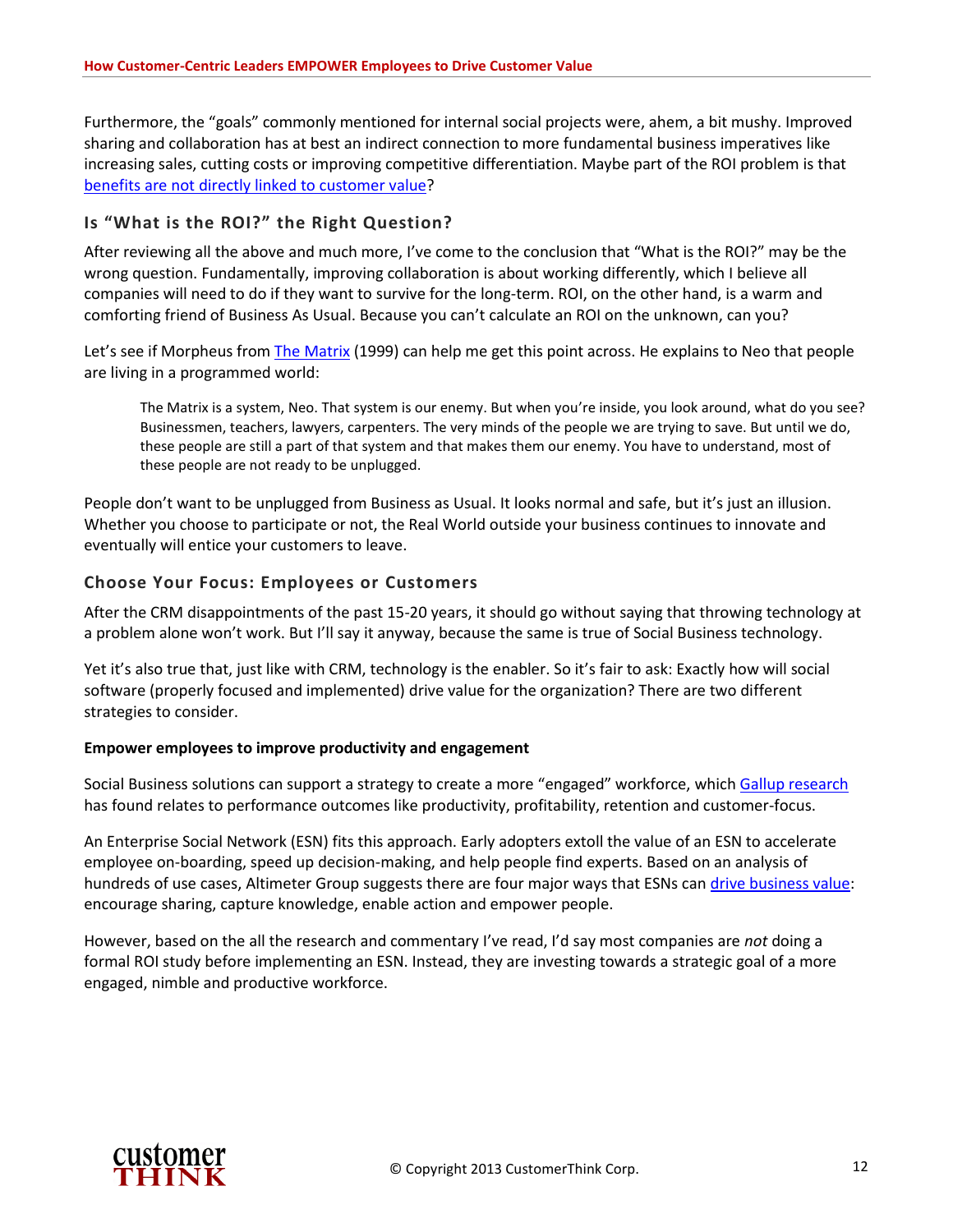#### **Strengthen the customer value chain**

A February 2012 Harris Interactive study found that nearly 80% of respondents said they use social media sites. Of those, about two-thirds agreed that they'd be able to provide better support to customers/end-users with more collaborative and easy-to-use tools at the workplace. In other words, tools help employees **focus on the customer relationship**.

Based on CustomerThink research and many other studies, customer value such as revenue, experience, loyalty etc.—is a well-traveled path to ROI using CRM and CEM methodologies.

These strategies are not mutually exclusive, of course. Some companies may wish to focus on employee productivity/engagement/empowerm ent and invest in a horizontal platform, either enterprise-wide or to support groups or departments. Others may choose to focus on adding a social/collaborative element to customer service and other CRM applications.



Longer-term, it should be "and" and not "vs." Social Business should connect the dots between internal collaboration and customer-facing activities. I believe this integrated approach will separate the top-performing companies from those that just socialize departmental silos.

#### **Blue Pill or Red?**

McKinsey's research finds 65% of companies planning to increase Web 2.0 investments over the next three years. Social networks are already in use by about 50% of companies, along with an array of other tools.

Still undecided about whether to invest in social software? More advice from Morpheus:

This is your last chance. After this, there is no turning back. You take the blue pill - the story ends, you wake up in your bed and believe whatever you want to believe. You take the red pill - you stay in Wonderland and I show you how deep the rabbit-hole goes.

The safe choice is the "blue pill"—Business As Usual. Just keep doing what you're doing, don't take any risk until you can get a guarantee that social software will deliver an ROI.

I think the "red pill" looks a lot more interesting. To be sure, there are risks in social software and ROI is uncertain. But Social Business applications could open up new ways of working, enabling your organization to be more nimble and customer-focused. And who knows, you might even see the [woman in the red dress!](http://youtu.be/MXQozTxQSiE)

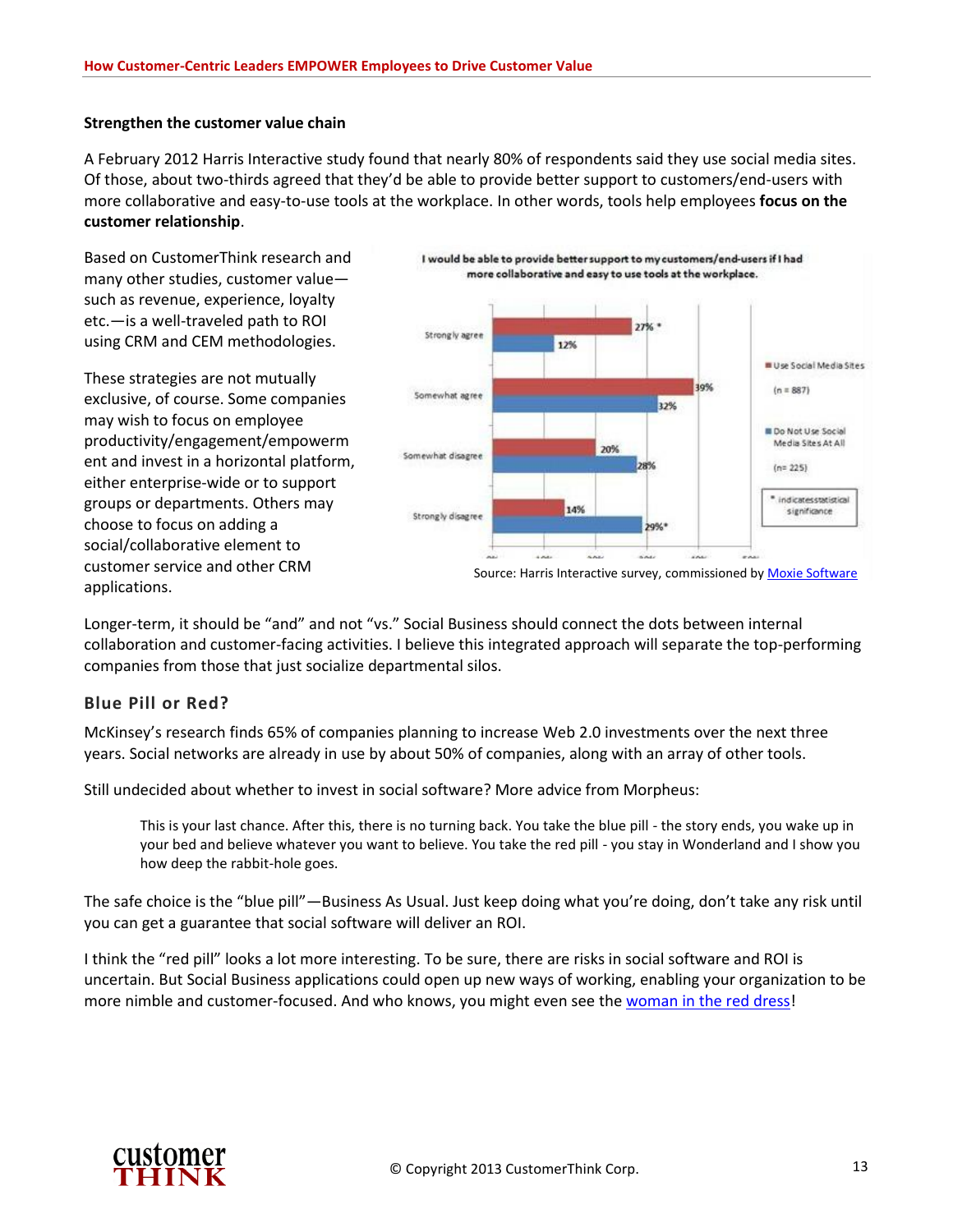### **The Key to Success with Employee Empowerment: Work Backwards from the Customer**

In the mid-1980s during my time at IBM, I remember an "empowerment" initiative that swept through the company. We attended training programs and learned that to be empowered meant we had to take more responsibility and be accountable for the results. Over the next couple of years the strategy unfolded, as IBM pushed more authority to lower levels of the organization. Eventually I headed up a "business unit" with P&L responsibility and had more authority to make decisions on discretionary spending.

Looking back, it's not clear to me that these changes had any real impact on our business results. Still, I felt good that IBM gave me a bit more authority. That's an example of what academic researchers call "psychological

empowerment"—giving employees a sense of control in how they do their jobs. This can lead to higher levels of job satisfaction which can boost productivity and increase retention.

Yet, despite more empowered employees, IBM performance suffered for many years during that period. The turnaround came when Lou Gerstner took charge in 1993. That year IBM posted a \$8 *billion* loss, on top of nearly the same deluge of red ink from the previous two years. Was the problem not enough empowerment? Hardly. In his book *Who Says Elephants Can't Dance?* Gerstner writes that he found IBM culture "inbred and ingrown," preoccupied with itself rather than customers.

To make a long and complicated story short, Gerstner changed the IBM culture to be more lean, nimble and accountable. And, yes, more focused on customers. In 1994, the company earned \$3 billion and financial results continued to improve after that.

Gerstner reflected in his last Chairman's letter in 2001:

Through it all, our guiding light came down to two words: customer focus. It has proved both galvanizing and clarifying, serving as the criterion for reexamining a whole lot of dogma, and for resolving many of our seemingly intractable internal debates.

Empowering employees in a business model that isn't competitive won't make the business competitive. You still have to deliver products and services that customers want, do it better and faster than competitors and manage costs. Empowerment is not a panacea.

#### **Empowerment Practices**

- **Participative decision-making**: Employees and/or teams may have input into and influence over decisions ranging from highlevel strategic decisions to routine day-to-day decisions about how to do their own jobs.
- **Skill/knowledge-based pay**: Employees share in the gains of the organization and are compensated for increases in their own skills and knowledge.
- **Open flow of information**: Includes flow of information upwards and downwards in the organization, to so that employees have 'line of sight' about how their behavior affects firm performance.
- **Flat organizational structures**: Empowering organizations tend to be decentralized where the span of control (more subordinates per manager) is wide.
- **Training**: Educative efforts enable employees to build knowledge, skills, and abilities – not only to do their own jobs better but also to learn about skills and the economics of the larger organization.

Adapted from: "Taking Stock: A Review of More Than Twenty Years of Research on Empowerment at Work"

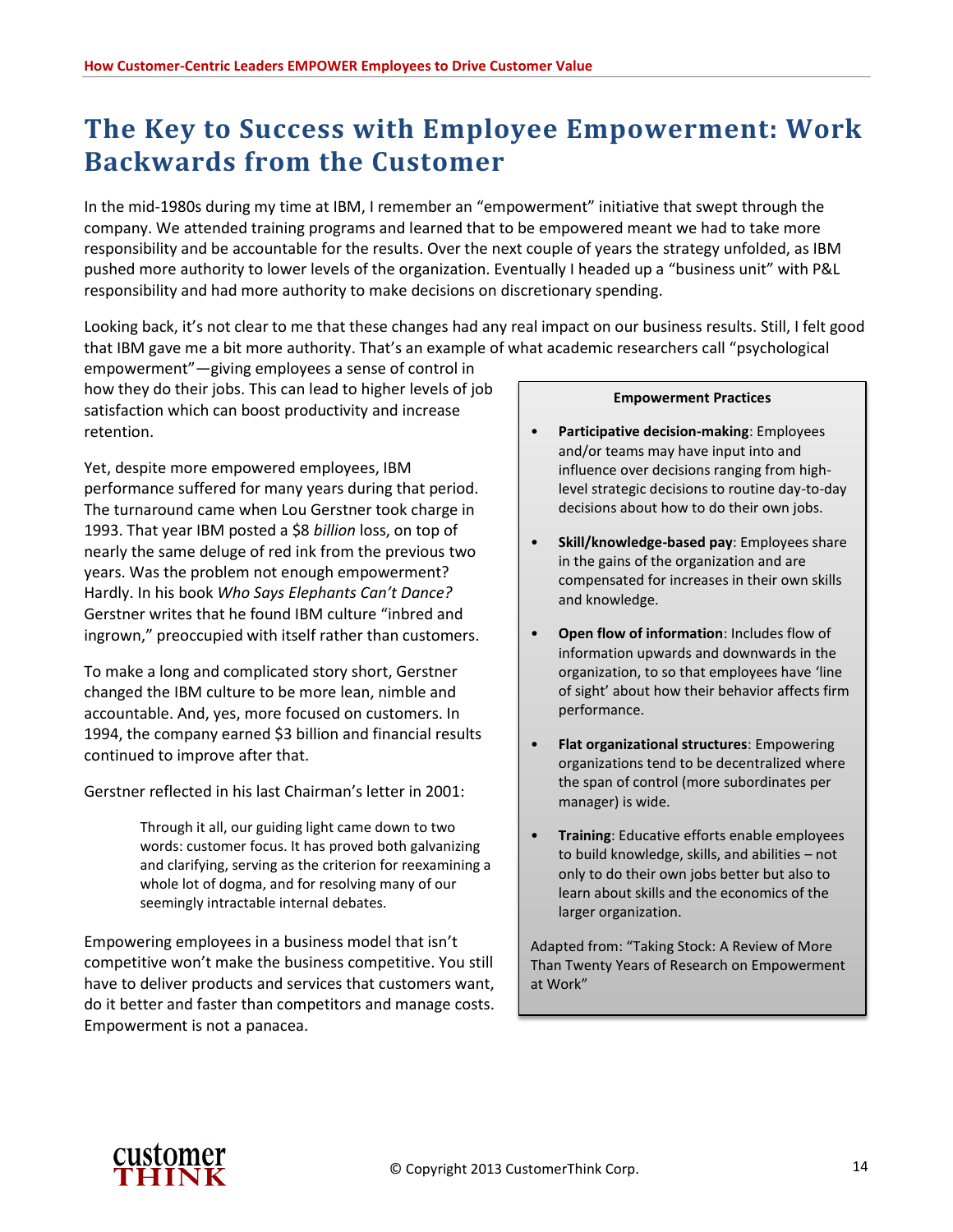#### **What is Customer-Centric Empowerment?**

In a business context, empowerment means giving employees more influence and control over their jobs. IBM is not the only company that jumped on the empowerment bandwagon. An academic literature review in 2008 concluded that "more than 70 per cent of organizations have adopted some kind of empowerment initiative for at least part of their workforce." The goal of the best organizations is to get employees to take initiative to "serve the collective interests of the company."

Academics argue that "social-structural" empowerment is about employee participating though *increased access to opportunity, information, support and resources*. I see customer-centric empowerment as giving employees more authority and support to create value for customers. This is critical because customers want to deal with empowered employees. A [research study](http://www.customerthink.com/report/customers_say_what_companies_dont_want_hear) by Dick Lee and David Mangen found employee empowerment an important factor in Customer Focus behaviors, which were "the most influential in driving purchase selection, and by a wide margin."

Said another way: To build customer loyalty, reduce the frequency that an employee has to get approval from the boss to get stuff done!

One obvious application is service recovery. If a customer calls to complain, an empowered employee can take the initiate to offer an accommodation. Ritz Carlton takes it as step further, empowering employees to spend up to \$2,000 to delight a guest—not just to fix problems.

When you call Zappos for advice on an order, you won't get rushed off the call because agents are empowered to spend as much of their time as needed to create a great experience. In one extreme example, the online retailer set a new record with [a call that lasted over 10 hours.](http://www.huffingtonpost.com/2012/12/21/zappos-10-hour-call_n_2345467.html) The "service" was the agent talking to a customer about living in Las Vegas! A spokesman wrote later that the call exemplified its core value of "wow through service."

Empowerment is not limited to call centers or service interactions. In the often painful car buying experience, one sales ploy is "checking with the boss" as part of the haggling process. Much like customers prefer a "one and done" customer service experience, [Maritz Research](http://www.maritzresearch.com/therideblog/industrynews/making-case-empowering-salesperson-negotiate-deal/) found that car buyers want to deal with as few people as possible: 64.0% of customers are completely satisfied when one person with pricing authority negotiates the deal, compared with 20.7% when two or more are involved.

#### **Where Does Empowerment Fit?**

Empowerment is not abdication. It needs to fit the business strategy and be relevant to the employee's job. In "The Empowerment of Service Workers" (article in *[Managing Innovation and](http://www.uk.sagepub.com/books/Book229173) Change*, Third Edition), David Bowen and Edward Lawler argue that empowerment fits better when one or more of the following contingencies are met:

- Basic business strategy: differentiation, customized, personalized
- Tie to customer: relationship, long time period
- Business environment: unpredictable, many surprises
- Type of people: Theory Y managers, employees with high growth needs, high social needs, and strong interpersonal skills.

Empowerment is *not* a good fit when a company is working in a "production line" approach. For example, when you go to a quick serve restaurant, you don't want the employee to be empowered to change how the food is

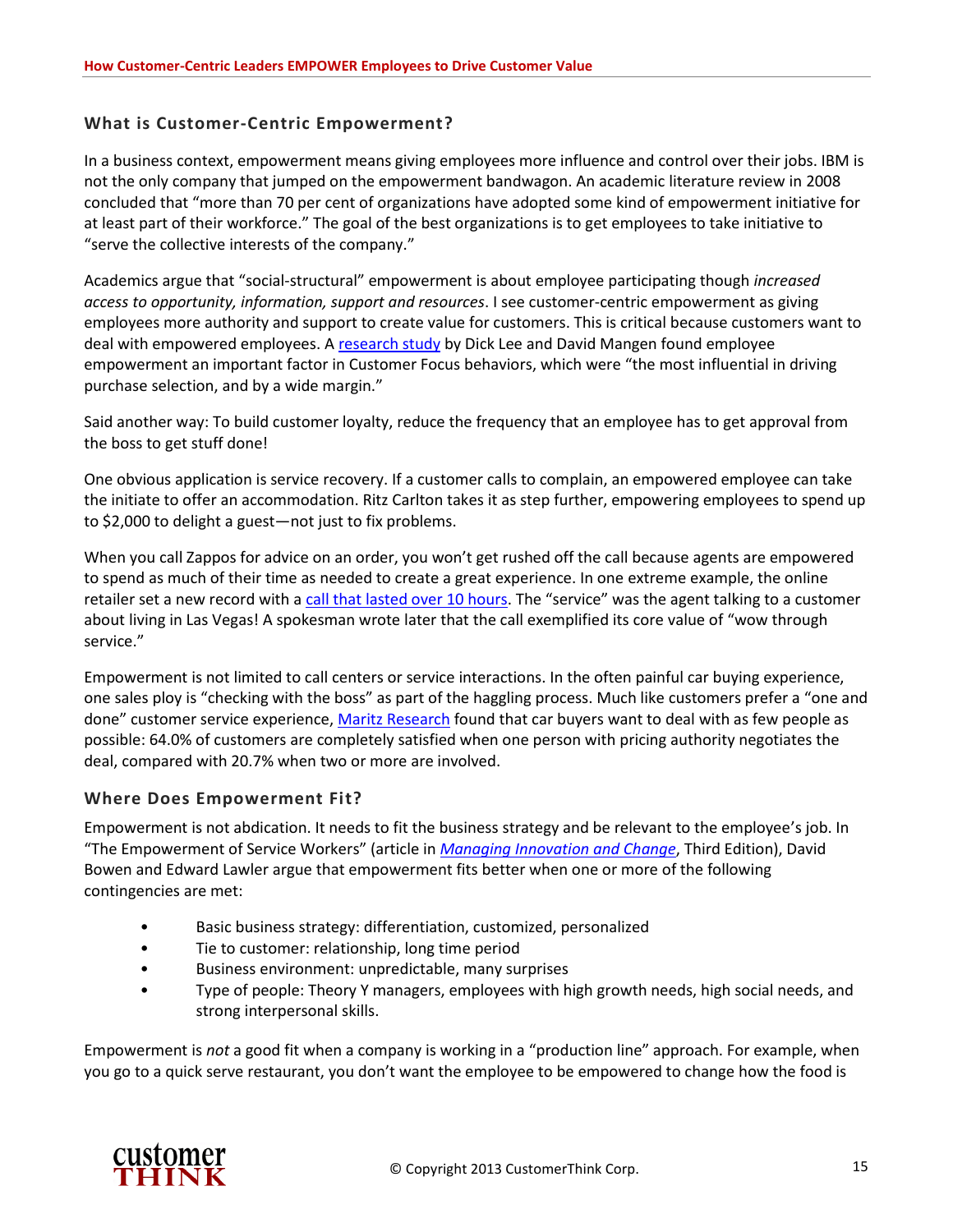prepared. Consistency is part of the value proposition, whether you're eating a hamburger at McDonald's or sipping a latte at the more experiential Starbucks.

If you shop at an Apple store, you'll probably find the staff personable and engaging, without the hard sell. They don't appear to be robotically following a script, but nevertheless they are intensively trained on what they can and can't do. According to [a Wall Street Journal article,](http://online.wsj.com/article/SB10001424052702304563104576364071955678908.html) a training manual instills the APPLE approach into every employee: "**A**pproach customers with a personalized warm welcome," "**P**robe politely to understand all the customer's needs," "**P**resent a solution for the customer to take home today," "**L**isten for and resolve any issues or concerns," and "**E**nd with a fond farewell and an invitation to return."

#### **How Technology Can Support Empowerment**

It should be clear that empowerment is not about technology, at least not directly. Yet technology is one way to improve access to opportunity, information, support and resources. Here are a few examples of how technology can support empowerment.

Let's start with listening, one key habit of customer-centric firms. Customer experience expert Lynn Hunsaker of [Clearaction](http://www.clearaction.biz/) found that presenting Voice of Customer survey results to all employees was one of six best practices in high-performing B2B organizations. At Applied Materials, for example, they created and shared reports throughout the company so that "every sales office and functional area across the company could see their own impact on customer experience." Increasingly, [Enterprise Feedback Management](http://en.wikipedia.org/wiki/Enterprise_feedback_management) (EFM) systems are used to collect, analyze and distribute results to stimulate action by the responsible department.

Of course, customer feedback comes in many forms, not just surveys. Customers also share their opinions in social channels, such as blogs, review sites, Facebook and Twitter—content that can be "mined" using social analytics solutions. Best Western [integrated TripAdvisor reviews with traditional survey feedback,](http://www.customerthink.com/article/best_western_pioneers_social_feedback_management_improves_guest_experience) so that if a guest has a bad experience and posts a review on TripAdvisor, the "social EFM" system sends an alert to the hotel manager for immediate action.

Empowerment is not just something bestowed by managers. In *Empowered*, authors Josh Bernoff and Ted Schadler recount how employees can *empower themselves* with consumer grade mobile, video, cloud and social technologies. One out of three employees use some form of do-it-yourself technology—often not sanctioned by the IT department—including online productivity tools, document management and microblogging. Organizations that already have a collaborative culture seem best suited to benefit from an Enterprise Social Network (ESN), which [advocates](http://www.customerthink.com/article/social_software_cure_for_business_as_usual) say can accelerate employee on-boarding, speed up decision-making, and help people find experts.

In call centers, real-time speech analytics is an innovative way to empower agents to add more value during customer interactions. During a live phone call, technology can analyze the spoken interaction and generate customized actions for the agent to prevent churn, up-sell, etc. This is a huge improvement from rigid scripts that leave customers feeling like they are talking to a machine.

#### **Start with Customer Needs**

Customers want to deal with employees empowered to serve their needs. Use empowerment to help unleash the energy and creativity of your workforce.

But to maximize your success, take a tip from Jeff Bezos, founder and CEO of Amazon.com, one of the world's most customer-centric companies: "Determine what your customers need, and work backwards."

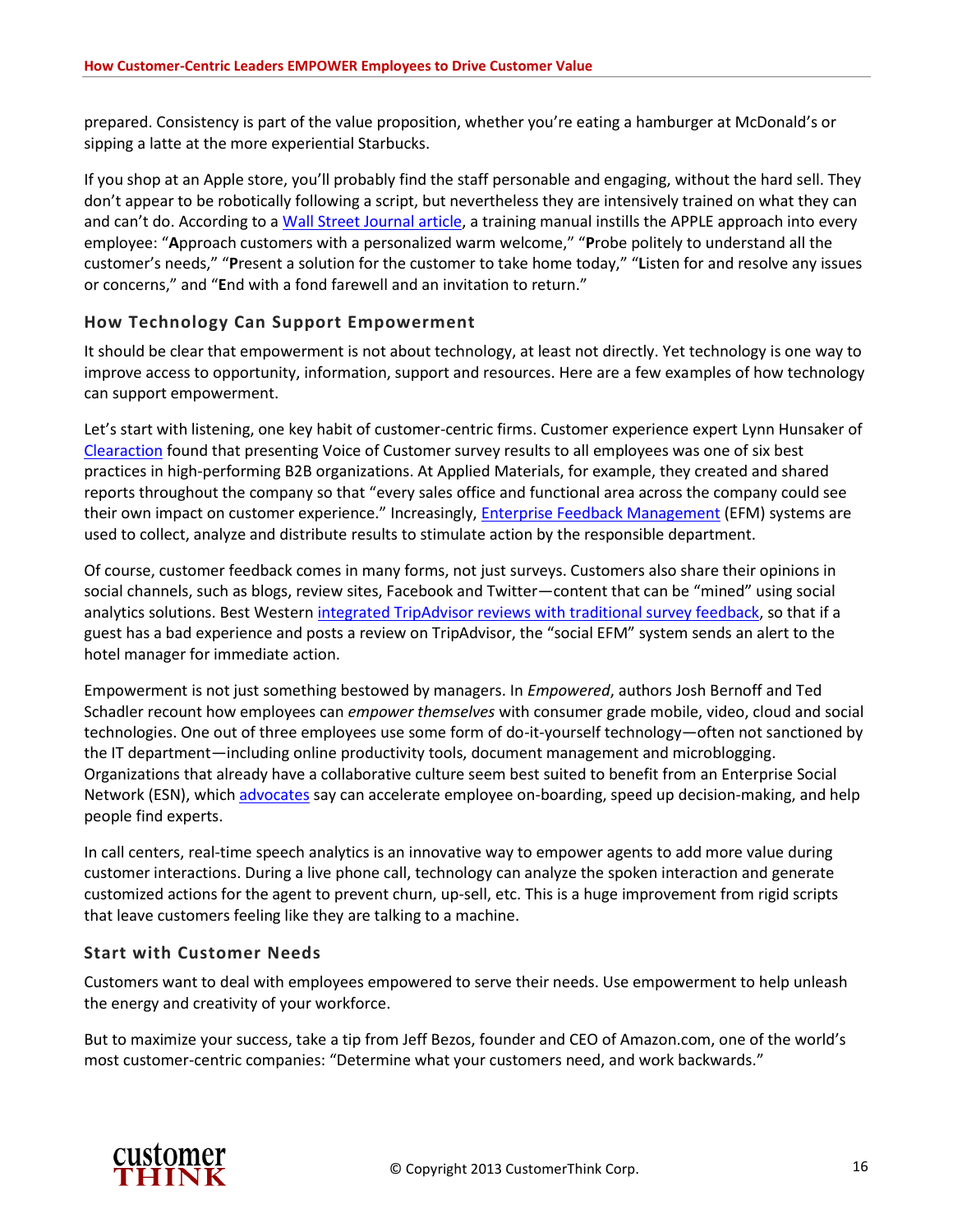# **Lean, Not Mean. Three Reasons Why Southwest Wins with a Culture that Empowers Employees**

One of the biggest misconceptions about Customer Experience is that it's about delivering a "premium" experience. You know, like Apple, Ritz Carlton and Zappos.

It's true some companies win by "wowing" their customers. But a "great" customer experience can also be a differentiator in low-cost business models. Consider Southwest Airlines, one of my favorite examples of a customer-friendly business that is also low-cost.

Some have called Southwest a "cattle car airline" because it doesn't offer pre-assigned seats, unlike virtually every major airline. Hardly a premium experience. It's remarkable, then, that Southwest just celebrated **39 consecutive years** of profitable growth.

Furthermore, as you can see in the chart, Southwest has been leading the airline industry in loyalty ratings (according to th[e ACSI\)](http://www.theacsi.org/?option=com_content&view=article&id=147&catid=14&Itemid=212&i=Airlines) for the past 18 years. From 1995 to 2012, Southwest's gap versus the industry average or

other major US carriers expanded from 6 to 10 points. That's huge.

How does Southwest continue to earn customer loyalty and consistently make money? I believe it boils down to three things:

#### **1. Staying True to Brand Promise**

When I think of Southwest, I think affordable, dependable air travel, with service provided by friendly people. That's what the "brand" means to me, because I've experienced it firsthand dozens of times over the years.



It didn't happen by accident. Southwest was founded on a simple idea: "If you get your passengers to their destinations when they want to get there, on time, at the lowest possible fares, and make darn sure they have a good time doing it, people will fly your airline." Companies leaders have never wavered from that promise. If customers suggest something that runs counter to their brand promise, the answer is "no." Nicely, of course.

A good example of this is open seating. I'll admit it's not my favorite part of the Southwest experience. Until some refinements a few years back, it seemed like I'd always end up with a center seat in the back of the plane.

But Southwest considers ideas through the lens of its business strategy. Turns out that open seating means faster turnaround time at the gate. Southwest turns airlines in 25 minutes versus 40 minutes for other airlines, and passenger boarding is one key reason why. Faster turns means they get higher utilization of their fleet, which means lower costs, which supports the low-cost brand promise.

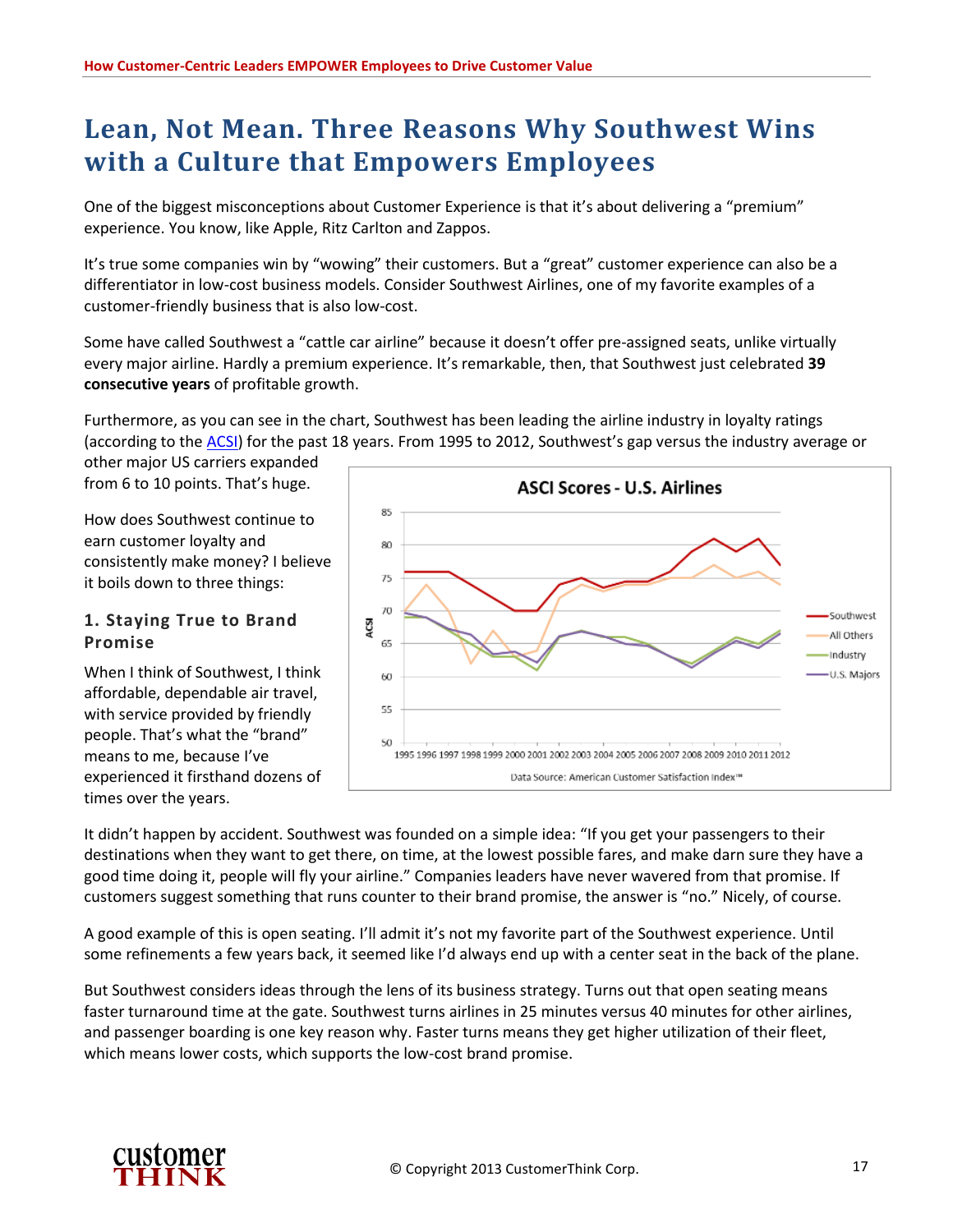CEO Gary Kelly explained in a 2006 [blog post:](http://www.blogsouthwest.com/blog/a-message-from-our-ceo-open-season-on-assigned-seating) "Open seating has allowed us to build a highly efficient operation by keeping the time our aircraft are sitting at our gate to a minimum. Aircraft on the ground don't make money!"

Fortunately, Southwest did refine their boarding system to support early check-in and assign numbers in A/B/C queues. I'd still prefer an assigned seat, but like many Southwest customers, I'm willing to compromise on that in return for a good deal.

Key point: being customer-centric doesn't mean abdicating to every customer request. Especially if giving in means compromising the reason they are customers!

#### **2. Management to Employees: "We've Got Your Back"**

Like many customer-centric brands, Southwest has a distinctive culture. You can trace it back to the colorful founder, Herb Kelleher, a former lawyer who created the business model on the back of a napkin. He stepped aside a few years ago, but is still involved in an advisory role.

Many companies have tried to figure how Southwest managed to create such a loyal and productive workforce. Kelleher says that other companies visited looking for the secret in how Southwest hired, trained and motivated people. In a recent [interview](http://management.fortune.cnn.com/2013/01/14/kelleher-southwest-airlines/) he said it was about paying "personal attention to each of your people." Instead of a "formula," he described the Southwest approach as a "huge mosaic that you're always adding little pieces to make it work."

You have to empower employees but also back them up. Former Southwest President Colleen Barrett drove this point home in an interview where she disagreed with the Nordstrom motto, "the customer is always right."

Sometimes the customer is not right. If you really want to have the trust and the love and the support and belief of the employees, then you've got to tell the customer on the few occasions when they have done something that is so outrageous or so disrespectful or so degrading to the employee, you've got to say "stop."

However, when you trust employees to make good decisions, sometimes they don't. Like the time Hollywood director Kevin Smith was kicked off a Southwest flight for taking up more than his fair share of space. He got angry, tweeted about his experience and set off a firestorm of discussion pro and con. An airline representative later acknowledged that "Southwest could have handled this situation differently."

In another incident, Southwest received a lot of [flack](http://jezebel.com/5917845/cover-your-cleavage-for-takeoff-southwest-airlines-screws-up-again) for how a flight attendant dealt with a women dressed (in the employee's opinion) too provocatively.

The point here is that despite these high-profile missteps, Southwest management didn't throw its employees under the bus. Sorry, bad analogy. Making mistakes goes with empowerment, but higher performance goes to people with a sense of ownership.

In the end, when CEO Gary Kelly says, "Our people are our single greatest strength and most enduring long-term competitive advantage," I tend to believe him. Their actions back this up.

#### **3. Fair Fares, Without Gimmicks or Tricks**

The airline industry pioneered the idea of "revenue management," which essentially means every price is subject to change based on demand, competition and other factors. The downside of this, of course, is never really knowing if you got the best deal.